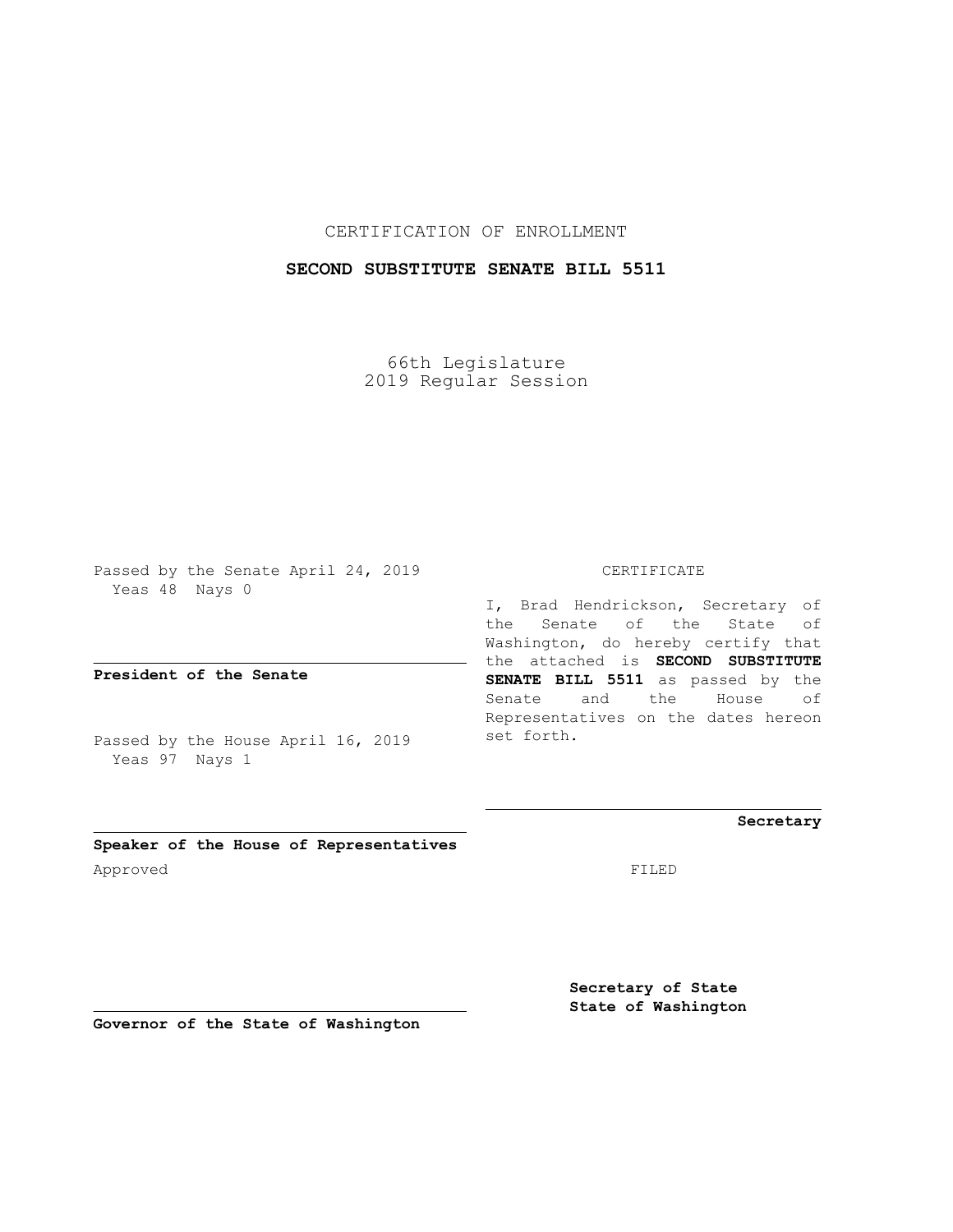#### **SECOND SUBSTITUTE SENATE BILL 5511**

AS AMENDED BY THE HOUSE

Passed Legislature - 2019 Regular Session

### **State of Washington 66th Legislature 2019 Regular Session**

**By** Senate Ways & Means (originally sponsored by Senators Wellman, Sheldon, Carlyle, Short, McCoy, Nguyen, Takko, Cleveland, Darneille, Dhingra, Liias, Mullet, Saldaña, and Frockt; by request of Office of the Governor)

READ FIRST TIME 03/01/19.

 AN ACT Relating to expanding affordable, resilient broadband service to enable economic development, public safety, health care, and education in Washington's communities; amending RCW 54.16.330, 53.08.370, 80.36.630, 80.36.650, 80.36.660, 80.36.670, 80.36.680, 80.36.690, and 80.36.700; amending 2013 2nd sp.s. c 8 ss 212 and 303 (uncodified); reenacting and amending RCW 43.84.092; adding new sections to chapter 43.330 RCW; adding new sections to chapter 43.155 RCW; creating new sections; repealing RCW 43.330.415, 43.330.418, and 80.36.620; providing expiration dates; and declaring an emergency.

BE IT ENACTED BY THE LEGISLATURE OF THE STATE OF WASHINGTON:

NEW SECTION. **Sec. 1.** The legislature finds that:

 (1) Access to broadband is critical to full participation in 13 society and the modern economy;

 (2) Increasing broadband access to unserved areas of the state serves a fundamental governmental purpose and function and provides a public benefit to the citizens of Washington by enabling access to health care, education, and essential services, providing economic opportunities, and enhancing public health and safety;

 (3) Achieving affordable and quality broadband access for all Washingtonians will require additional and sustained investment,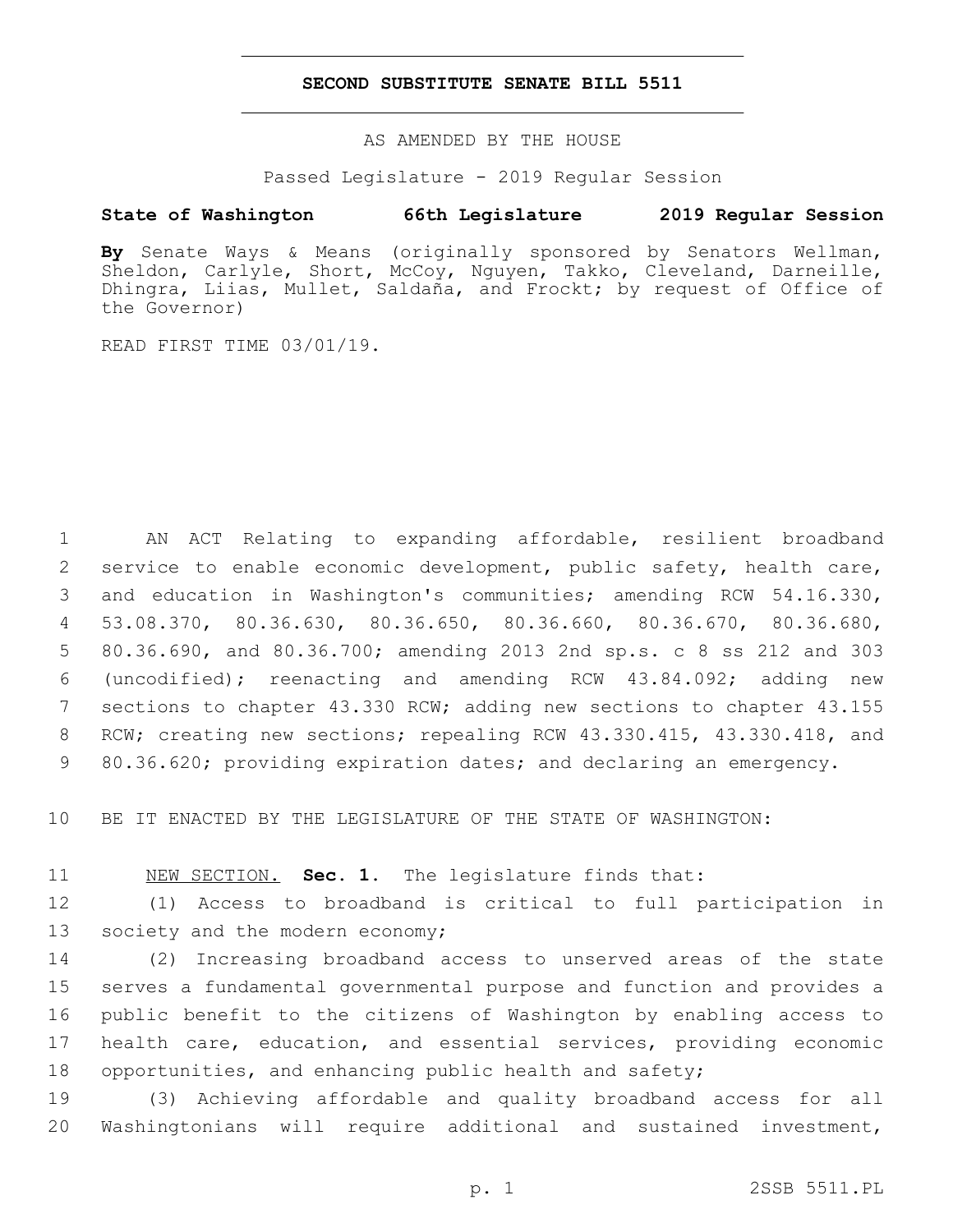research, local and community participation, and partnerships between 2 private, public, and nonprofit entities;

 (4) The federal communications commission has adopted a national broadband plan that includes recommendations directed to federal, state, and local governments, including recommendations to:

 (a) Design policies to ensure robust competition and maximize 7 consumer welfare, innovation, and investment;

 (b) Ensure efficient allocation and management of assets that the government controls or influences to encourage network upgrades and 10 competitive entry;

 (c) Reform current universal service mechanisms to support deployment in high-cost areas, ensuring that low-income Americans can afford broadband, and supporting efforts to boost adoption and 14 utilization; and

 (d) Reform laws, policies, standards, and incentives to maximize the benefits of broadband in sectors that government influences significantly, such as public education, health care, and government 18 operations;

 (5) Extensive investments have been made by the telecommunications industry and the public sector, as well as policies and programs adopted to provide affordable broadband services throughout the state, that will provide a foundation to build a comprehensive statewide framework for additional actions needed to advance the state's broadband goals; and

 (6) Providing additional funding mechanisms to increase broadband access in unserved areas is in the best interest of the state. To that end, this act establishes a grant and loan program that will support the extension of broadband infrastructure to unserved areas. To ensure this program primarily serves the public interest, the legislature intends that any grant or loan provided to a private entity under this program must be conditioned on a guarantee that the asset or infrastructure to be developed will be maintained for public 33 use for a period of at least fifteen years.

 NEW SECTION. **Sec. 2.** A new section is added to chapter 43.330 35 RCW to read as follows:

 The definitions in this section apply throughout this section and sections 3 through 6 of this act unless the context clearly requires otherwise.38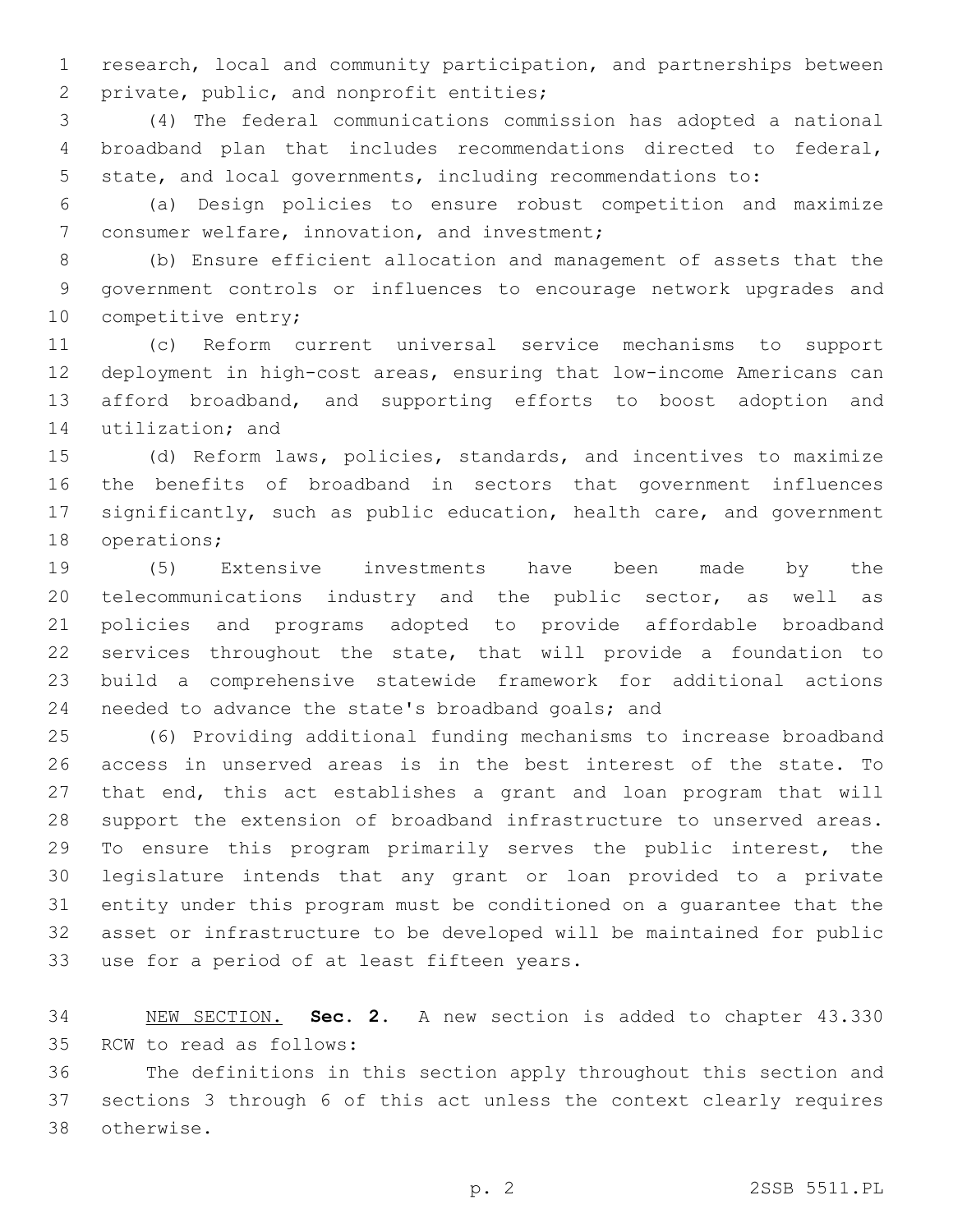(1) "Board" means the public works board established in RCW 43.155.030.2

 (2) "Broadband" or "broadband service" means any service providing advanced telecommunications capability and internet access with transmission speeds that, at a minimum, provide twenty-five megabits per second download and three megabits per second upload.

 (3) "Broadband infrastructure" means networks of deployed telecommunications equipment and technologies necessary to provide high-speed internet access and other advanced telecommunications 10 services to end users.

(4) "Department" means the department of commerce.

 (5) "Last mile infrastructure" means broadband infrastructure that serves as the final connection from a broadband service provider's network to the end-use customer's on-premises 15 telecommunications equipment.

 (6) "Local government" includes cities, towns, counties, municipal corporations, public port districts, public utility districts, quasi-municipal corporations, special purpose districts, 19 and multiparty entities comprised of public entity members.

 (7) "Middle mile infrastructure" means broadband infrastructure that links a broadband service provider's core network infrastructure 22 to last mile infrastructure.

 (8) "Office" means the governor's statewide broadband office 24 established in section 3 of this act.

 (9) "Tribe" means any federally recognized Indian tribe whose traditional lands and territories included parts of Washington.

 (10) "Unserved areas" means areas of Washington in which households and businesses lack access to broadband service, as defined by the office, except that the state's definition for broadband service may not be actual speeds less than twenty-five megabits per second download and three megabits per second upload.

 NEW SECTION. **Sec. 3.** A new section is added to chapter 43.330 33 RCW to read as follows:

 (1) The governor's statewide broadband office is established. The director of the office must be appointed by the governor. The office may employ staff necessary to carry out the office's duties as prescribed by this act, subject to the availability of amounts 38 appropriated for this specific purpose.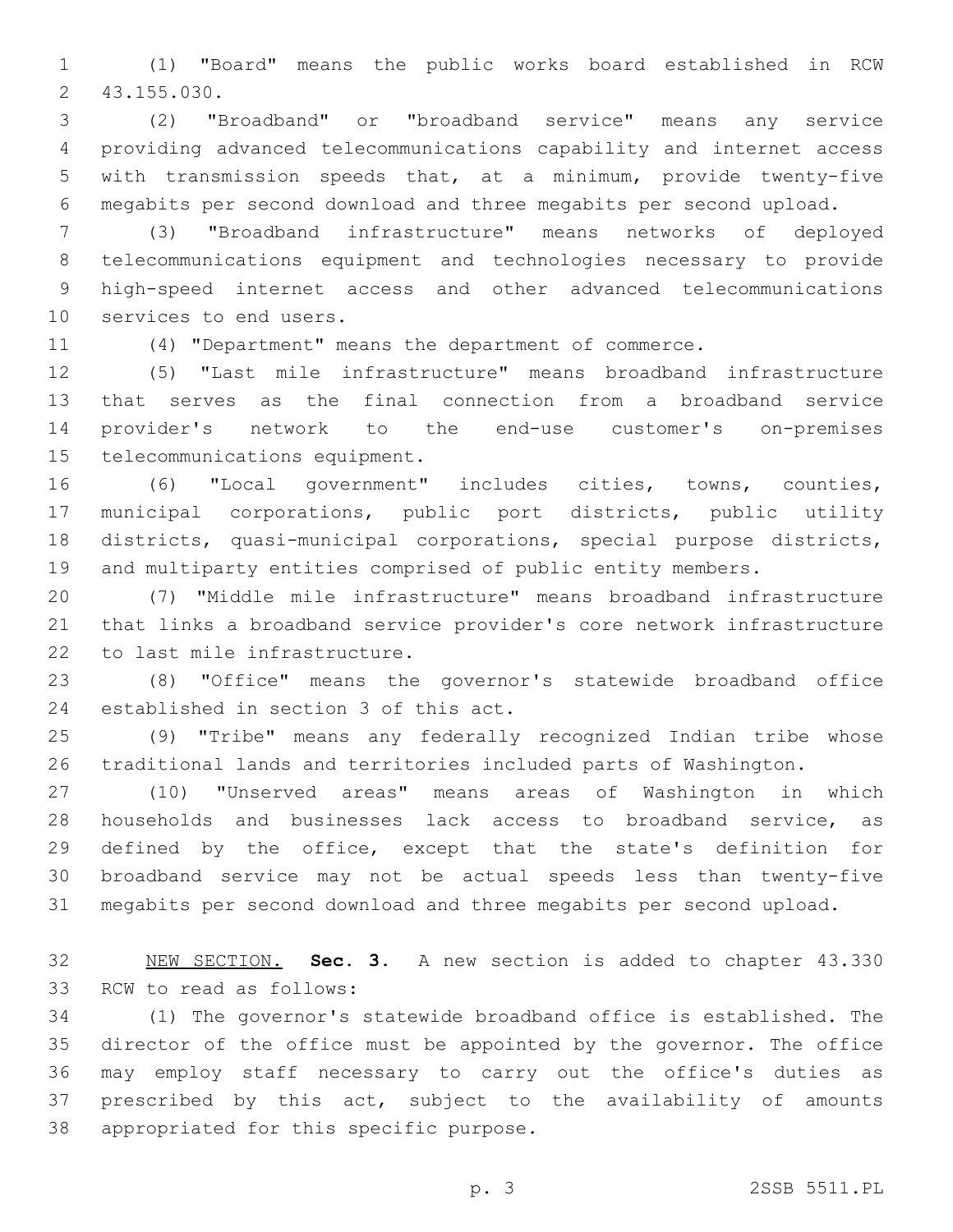(2) The purpose of the office is to encourage, foster, develop, and improve affordable, quality broadband within the state in order 3 to:

 (a) Drive job creation, promote innovation, improve economic vitality, and expand markets for Washington businesses;

 (b) Serve the ongoing and growing needs of Washington's education systems, health care systems, public safety systems, industries and business, governmental operations, and citizens; and

 (c) Improve broadband accessibility for unserved communities and 10 populations.

 NEW SECTION. **Sec. 4.** A new section is added to chapter 43.330 12 RCW to read as follows:

13 (1) The office has the power and duty to:

 (a) Serve as the central broadband planning body for the state of 15 Washington;

 (b) Coordinate with local governments, tribes, public and private entities, nonprofit organizations, and consumer-owned and investor- owned utilities to develop strategies and plans promoting deployment of broadband infrastructure and greater broadband access, while 20 protecting proprietary information;

 (c) Review existing broadband initiatives, policies, and public 22 and private investments;

 (d) Develop, recommend, and implement a statewide plan to encourage cost-effective broadband access and to make recommendations 25 for increased usage, particularly in rural and other unserved areas;

 (e) Update the state's broadband goals and definitions for broadband service in unserved areas as technology advances, except that the state's definition for broadband service may not be actual speeds less than twenty-five megabits per second download and three 30 megabits per second upload; and

 (f) Encourage public-private partnerships to increase deployment and adoption of broadband services and applications.

 (2) When developing plans or strategies for broadband deployment, 34 the office must consider:

 (a) Partnerships between communities, tribes, nonprofit organizations, local governments, consumer-owned and investor-owned 37 utilities, and public and private entities;

 (b) Funding opportunities that provide for the coordination of public, private, state, and federal funds for the purposes of making

p. 4 2SSB 5511.PL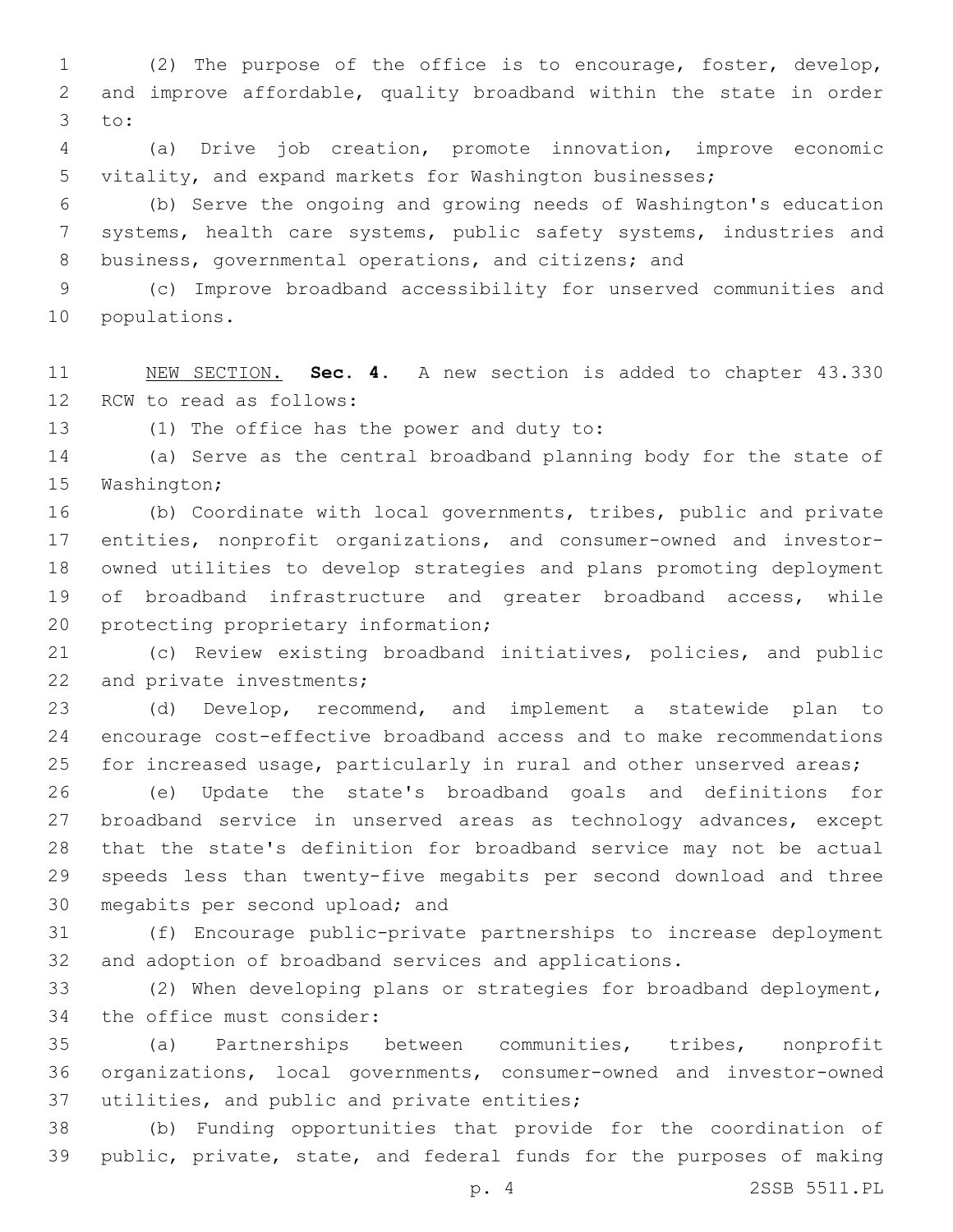broadband infrastructure or broadband services available to rural and 2 unserved areas of the state;

 (c) Barriers to the deployment, adoption, and utilization of broadband service, including affordability of service; and

 (d) Requiring minimum broadband service of twenty-five megabits per second download and three megabits per second upload speed, that 7 is scalable to faster service.

 (3) The office may assist applicants for the grant and loan program created in section 7 of this act with seeking federal funding or matching grants and other grant opportunities for deploying 11 broadband services.

 (4) The office may take all appropriate steps to seek and apply for federal funds for which the office is eligible, and other grants, and accept donations, and must deposit these funds in the statewide broadband account created in section 8 of this act.

 (5) In carrying out its purpose, the office may collaborate with the utilities and transportation commission, the office of the chief information officer, the department of commerce, the community economic revitalization board, the public works board, the state 20 librarian, and all other relevant state agencies.

 NEW SECTION. **Sec. 5.** A new section is added to chapter 43.330 22 RCW to read as follows:

23 It is a goal of the state of Washington that:

 (1) By 2024, all Washington businesses and residences have access to high-speed broadband that provides minimum download speeds of at least twenty-five megabits per second and minimum upload speeds of at 27 least three megabits per second;

 (2) By 2026, all Washington communities have access to at least one gigabit per second symmetrical broadband service at anchor institutions like schools, hospitals, libraries, and government 31 buildings; and

 (3) By 2028, all Washington businesses and residences have access to at least one provider of broadband with download speeds of at least one hundred fifty megabits per second and upload speeds of at 35 least one hundred fifty megabits per second.

 NEW SECTION. **Sec. 6.** A new section is added to chapter 43.330 37 RCW to read as follows: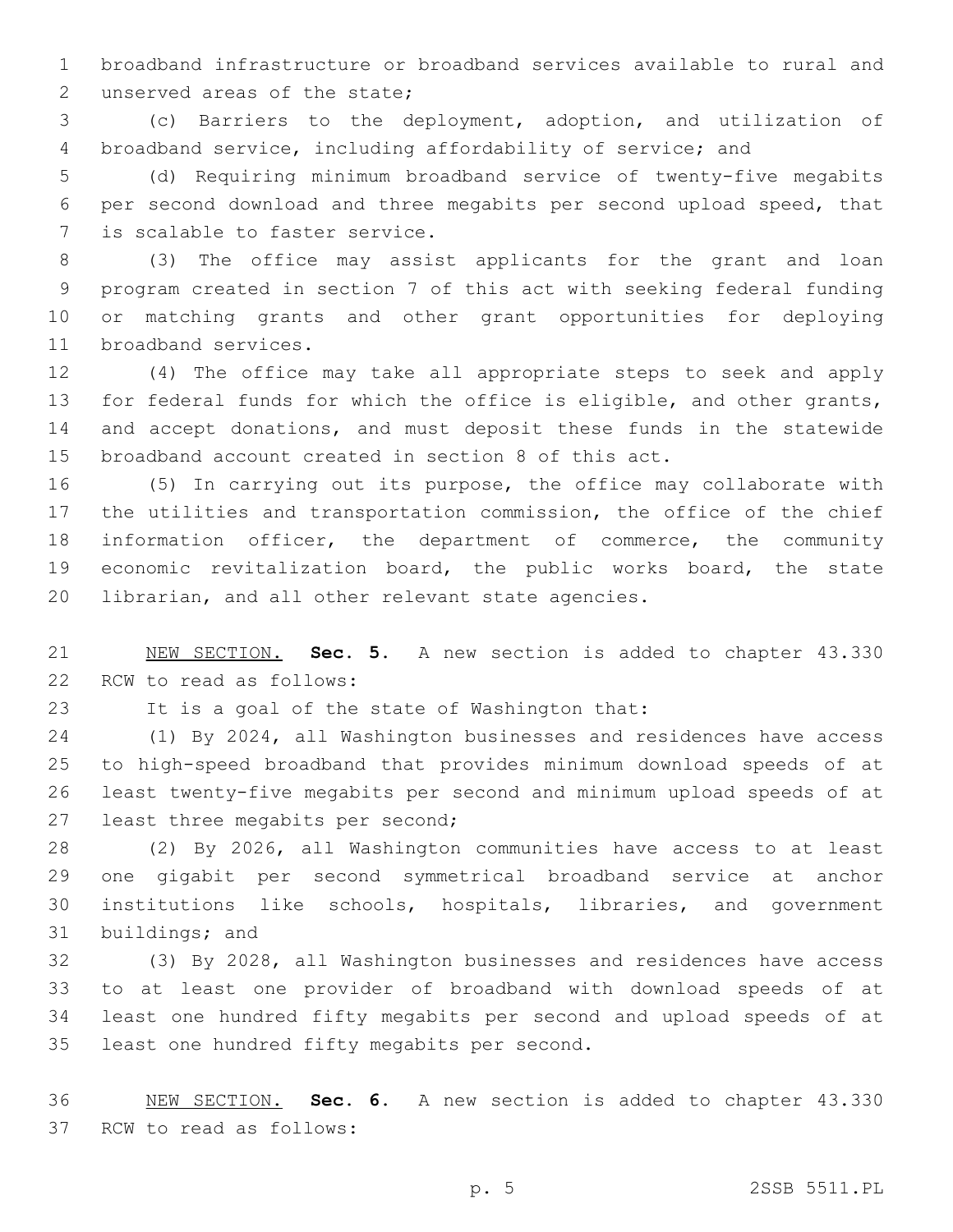(1) Beginning January 1, 2021, and biennially thereafter, the office shall report to the legislative committees with jurisdiction over broadband policy and finance on the office's activities during 4 the previous two years.

5 (2) The report must, at a minimum, contain:

 (a) An analysis of the current availability and use of broadband, including average broadband speeds, within the state;

 (b) Information gathered from schools, libraries, hospitals, and public safety facilities across the state, determining the actual 10 speed and capacity of broadband currently in use and the need, if any, for increases in speed and capacity to meet current or 12 anticipated needs;

 (c) An overview of incumbent broadband infrastructure within the 14 state;

 (d) A summary of the office's activities in coordinating broadband infrastructure development with the public works board, including a summary of funds awarded under section 7 of this act;

 (e) Suggested policies, incentives, and legislation designed to 19 accelerate the achievement of the goals under section 5 of this act; 20 and

(f) Any proposed legislative and policy initiatives.

 NEW SECTION. **Sec. 7.** A new section is added to chapter 43.155 23 RCW to read as follows:

 (1) The board, in collaboration with the office, shall establish a competitive grant and loan program to award funding to eligible applicants in order to promote the expansion of access to broadband 27 service in unserved areas of the state.

 (2)(a) Grants and loans may be awarded under this section to assist in funding acquisition, installation, and construction of middle mile and last mile infrastructure that supports broadband services and to assist in funding strategic planning for deploying 32 broadband service in unserved areas.

 (b) The board may choose to fund all or part of an application for funding, provided that the application meets the requirements of 35 subsection (9) of this section.

 (3) Eligible applicants for grants and loans awarded under this 37 section include:

38 (a) Local governments;

(b) Tribes;39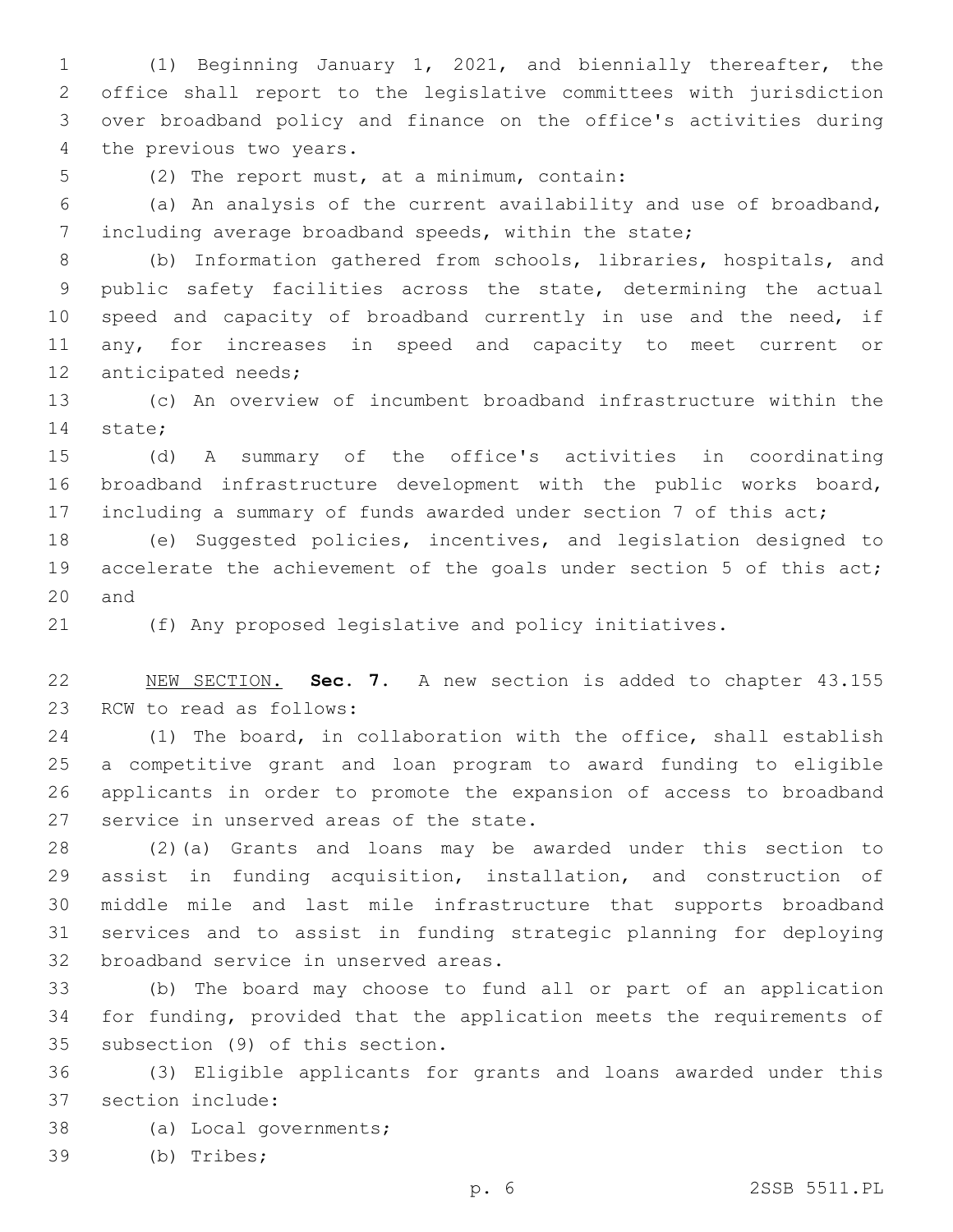- (c) Nonprofit organizations;1
- 2 (d) Cooperative associations;
- (e) Multiparty entities comprised of public entity members;

 (f) Limited liability corporations organized for the purpose of 5 expanding broadband access; and

(g) Incorporated businesses or partnerships.6

 (4)(a) The board shall develop administrative procedures governing the application and award process. The board shall act as fiscal agent for the program and is responsible for receiving and reviewing applications and awarding funds under this section.

 (b) At least sixty days prior to the first day applications may be submitted each fiscal year, the board must publish on its web site the specific criteria and any quantitative weighting scheme or scoring system that the board will use to evaluate or rank 15 applications and award funding.

 (c) The board may maintain separate accounting in the statewide broadband account created in section 8 of this act as the board deems necessary to carry out the purposes of this section.

 (d) The board must provide a method for the allocation of loans, grants, provision of technical assistance, and interest rates under 21 this section.

 (5) An applicant for a grant or loan under this section must provide the following information on the application:

24 (a) The location of the project;

 (b) Evidence regarding the unserved nature of the community in 26 which the project is to be located;

 (c) Evidence that proposed infrastructure will be capable of 28 scaling to greater download and upload speeds;

 (d) The number of households passed that will gain access to broadband service as a result of the project or whose broadband service will be upgraded as a result of the project;

 (e) The estimated cost of retail services to end users 33 facilitated by a project;

 (f) The proposed actual download and upload speeds experienced by 35 end users;

 (g) Evidence of significant community institutions that will 37 benefit from the proposed project;

 (h) Anticipated economic, educational, health care, or public 39 safety benefits created by the project;

(i) Evidence of community support for the project;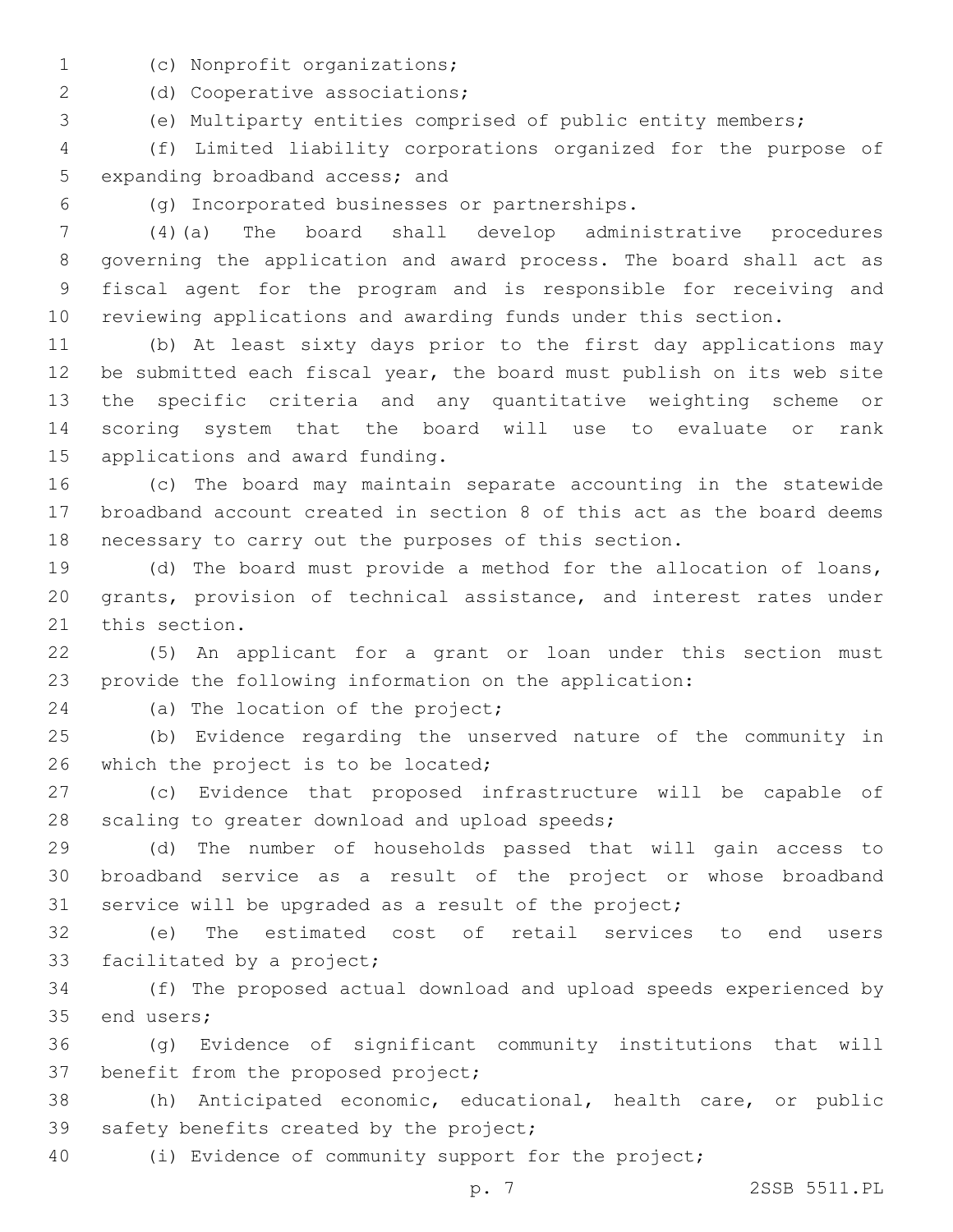(j) If available, a description of the applicant's user adoption assistance program and efforts to promote the use of newly available 3 broadband services created by the project;

(k) The estimated total cost of the project;4

 (l) Other sources of funding for the project that will supplement 6 any grant or loan award;

 (m) A demonstration of the project's long-term sustainability, including the applicant's financial soundness, organizational 9 capacity, and technical expertise;

 (n) A strategic plan to maintain long-term operation of the 11 infrastructure;

 (o) Evidence that no later than six weeks before submission of the application, the applicant contacted, in writing, all entities providing broadband service near the proposed project area to ask each broadband service provider's plan to upgrade broadband service in the project area to speeds that meet or exceed the state's definition for broadband service as defined in section 2 of this act, within the time frame specified in the proposed grant or loan 19 activities:

 (p) If applicable, the broadband service providers' written responses to the inquiry made under (o) of this subsection; and

(q) Any additional information requested by the board.

 (6)(a) Within thirty days of the close of the grant and loan application process, the board shall publish on its web site the proposed geographic broadband service area and the proposed broadband 26 speeds for each application submitted.

 (b) Any existing broadband service provider near the proposed project area may, within thirty days of publication of the information under (a) of this subsection, submit in writing to the board an objection to an application. An objection must contain 31 information demonstrating that:

 (i) The project would result in overbuild, meaning that the objecting provider currently provides, or has begun construction to provide, broadband service to end users in the proposed project area at speeds equal to or greater than the state speed goals contained in 36 section 5 of this act; or

 (ii) The objecting provider commits to complete construction of broadband infrastructure and provide broadband service to end users in the proposed project area at speeds equal to or greater than the state speed goals contained in section 5 of this act, no later than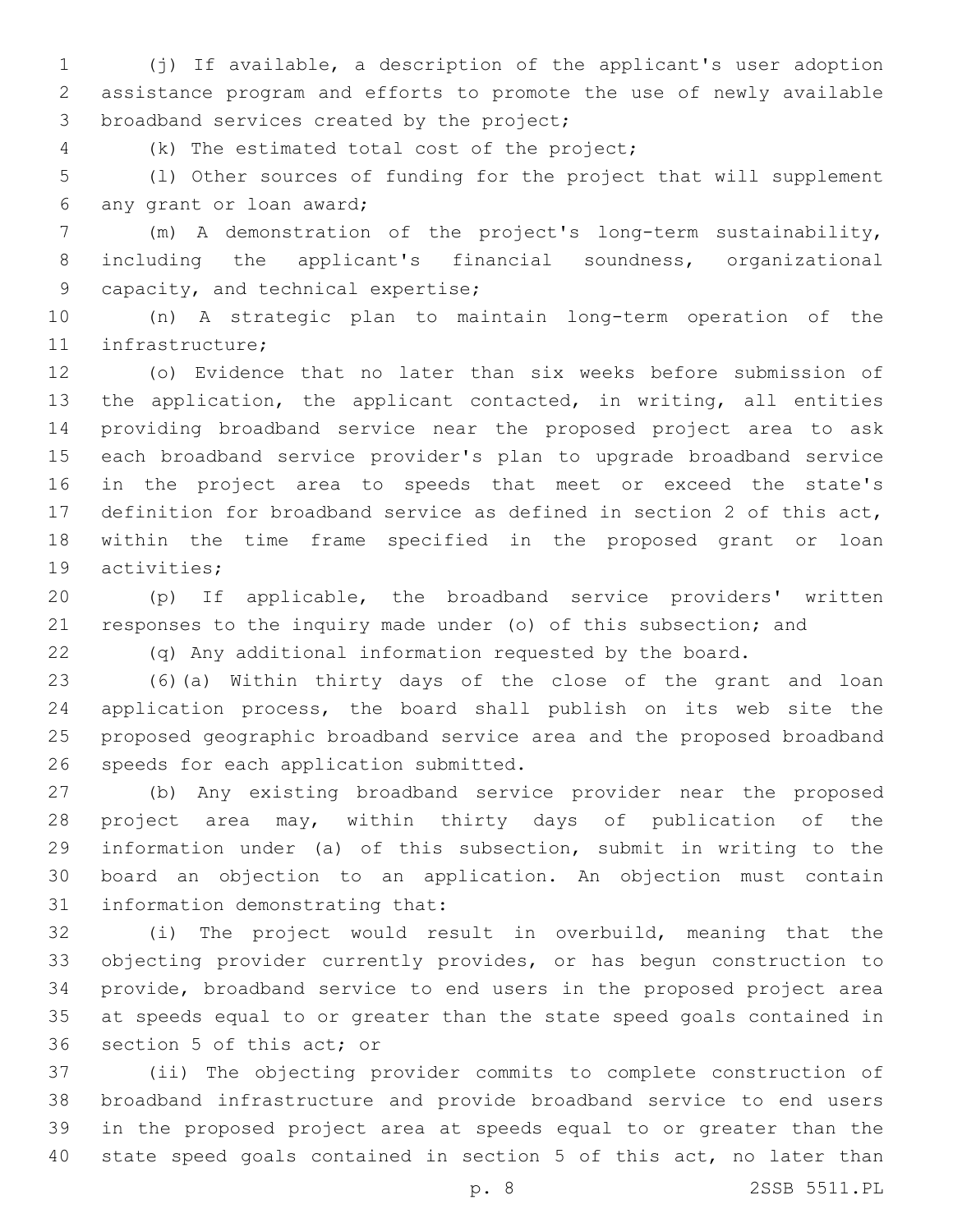twenty-four months after the date awards are made under this section for the grant and loan cycle under which the application was 3 submitted.

 (c) Objections submitted to the board under this subsection must 5 be certified by affidavit.

 (d) The board may evaluate the information submitted under this section by the objecting provider and must consider it in making a determination on the application objected to. The board may request clarification or additional information. The board may choose to not fund a project if the board determines that the objecting provider's commitment to provide broadband service that meets the requirements of (b) of this subsection in the proposed project area is credible. 13 In assessing the commitment, the board may consider whether the objecting provider has or will provide a bond, letter of credit, or other indicia of financial commitment guaranteeing the project's 16 completion.

 (e) If the board denies funding to an applicant as a result of a broadband service provider's objection made under this section, and the broadband service provider does not fulfill its commitment to provide broadband service in the project area, then for the following two grant and loan cycles, the board is prohibited from denying funding to an applicant on the basis of a challenge by the same broadband service provider, unless the board determines that the broadband service provider's failure to fulfill the provider's commitment was the result of factors beyond the broadband service provider's control. The board is not prohibited from denying funding to an applicant for reasons other than an objection by the same 28 broadband service provider.

 (f) An applicant or broadband service provider that objected to the application may request a debriefing conference regarding the board's decision on the application. Requests for debriefing must be coordinated by the office and must be submitted in writing in accordance with procedures specified by the office.

 (g) Confidential business and financial information submitted by an objecting provider under this subsection is exempt from disclosure 36 under chapter 42.56 RCW.

 (7)(a) In evaluating applications and awarding funds, the board shall give priority to applications that are constructed in areas 39 identified as unserved.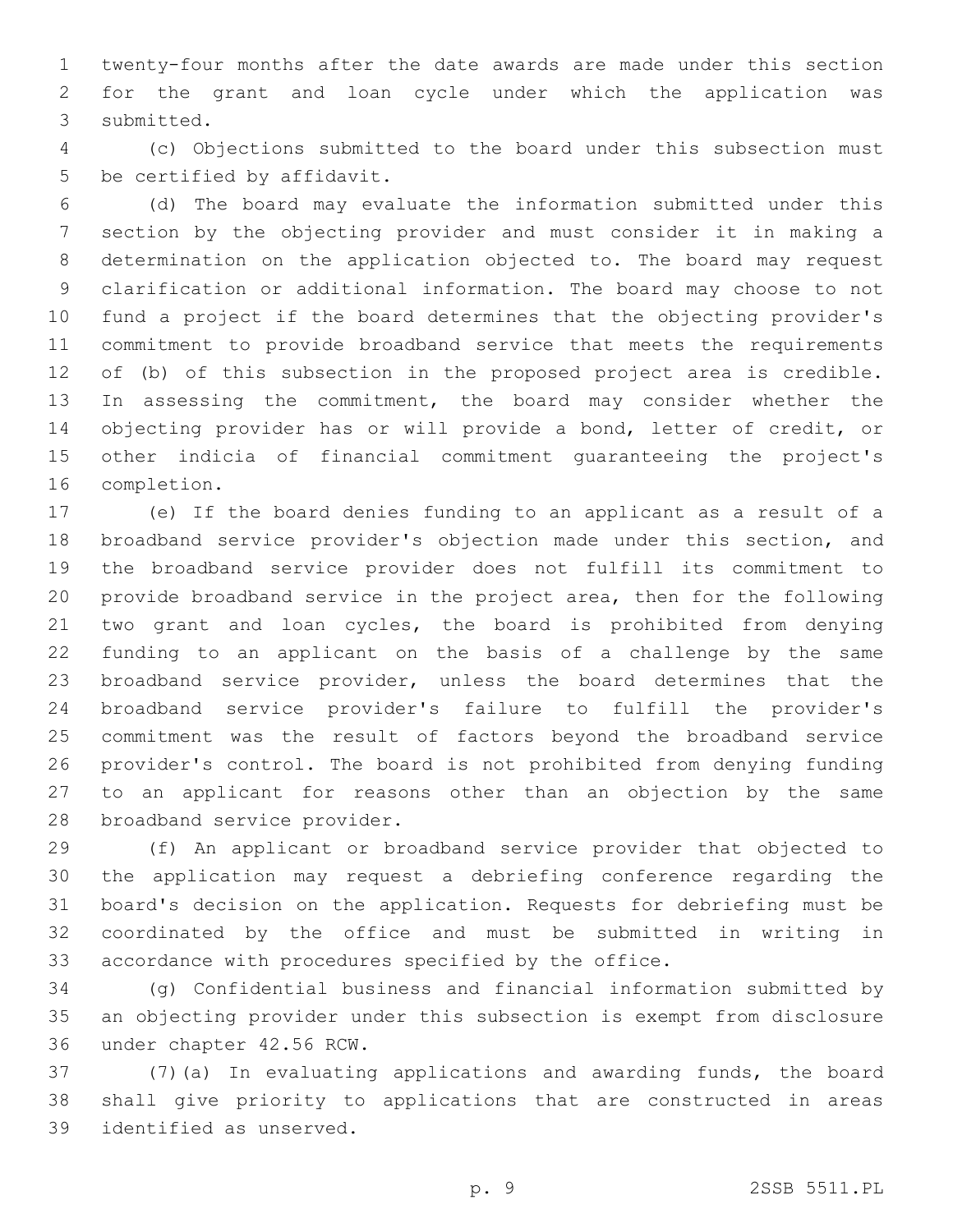(b) In evaluating applications and awarding funds, the board may 2 give priority to applications that:

 (i) Provide assistance to public-private partnerships deploying broadband infrastructure from areas currently served with broadband service to areas currently lacking access to broadband services;

(ii) Demonstrate project readiness to proceed;6

 (iii) Construct infrastructure that is open access, meaning that during the useful life of the infrastructure, service providers may use network services and facilities at rates, terms, and conditions 10 that are not discriminatory or preferential between providers, and employing accountable interconnection arrangements published and 12 available publicly;

 (iv) Are submitted by tribal governments whose reservations are in rural and remote areas where reliable and efficient broadband 15 services are unavailable to many or most residents;

 (v) Bring broadband service to tribal lands, particularly to rural and remote tribal lands or areas servicing rural and remote 18 tribal entities;

 (vi) Are submitted by tribal governments in rural and remote areas that have spent significant amounts of tribal funds to address the problem but cannot provide necessary broadband services without 22 either additional state support, additional federal support, or both;

 (vii) Serve economically distressed areas of the state as the term "distressed area" is defined in RCW 43.168.020;

 (viii) Offer new or substantially upgraded broadband service to important community anchor institutions including, but not limited to, libraries, educational institutions, public safety facilities, 28 and health care facilities;

 (ix) Facilitate the use of telemedicine and electronic health records, especially in deliverance of behavioral health services and 31 services to veterans;

 (x) Provide technical support and train residents, businesses, and institutions in the community served by the project to utilize 34 broadband service;

 (xi) Include a component to actively promote the adoption of newly available broadband services in the community;

 (xii) Provide evidence of strong support for the project from citizens, government, businesses, and community institutions;

 (xiii) Provide access to broadband service to a greater number of unserved households and businesses, including farms;

p. 10 2SSB 5511.PL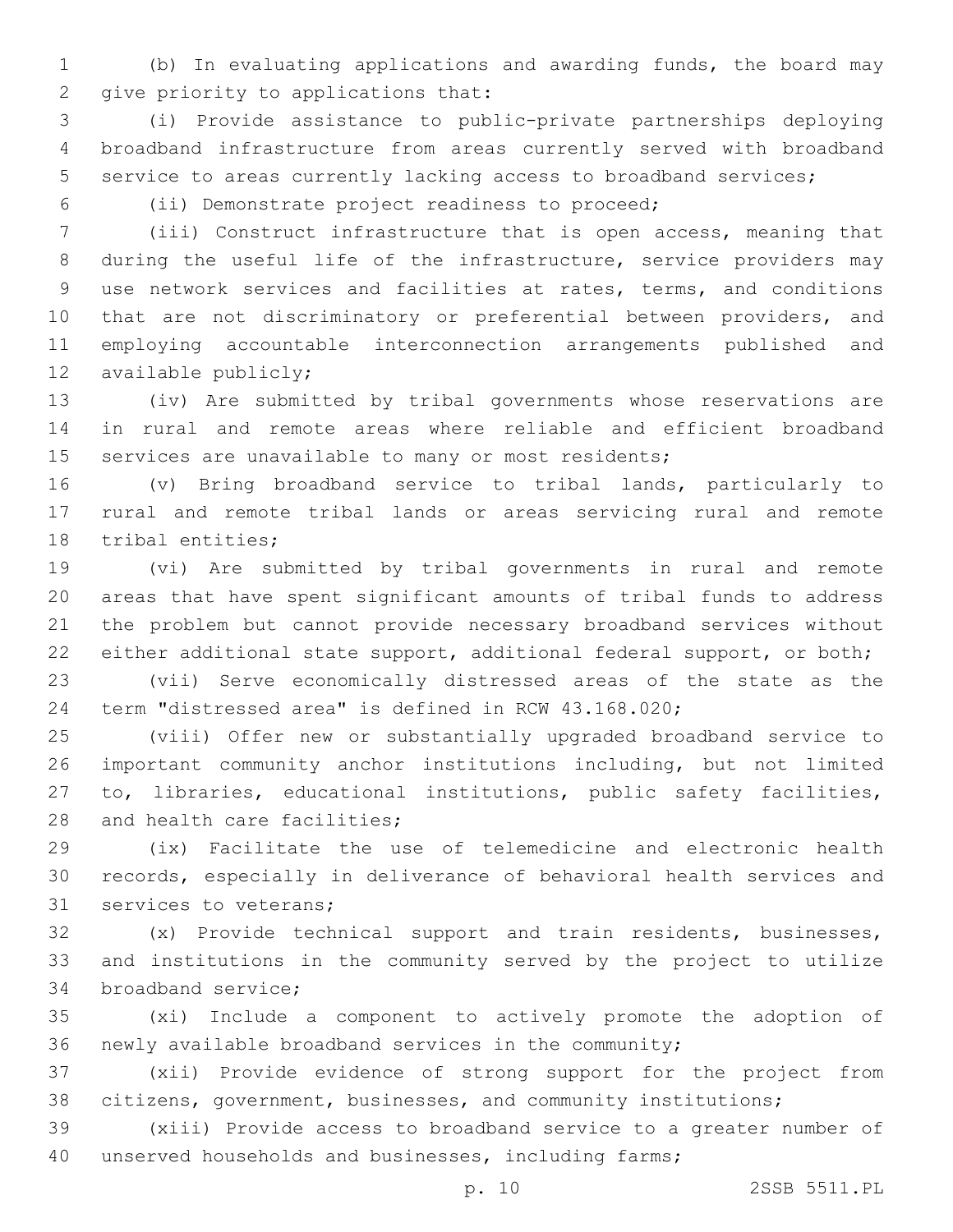(xiv) Utilize equipment and technology demonstrating greater 2 longevity of service;

 (xv) Seek the lowest amount of state investment per new location served and leverage greater amounts of funding for the project from 5 other private and public sources;

(xvi) Include evidence of a customer service plan;

 (xvii) Consider leveraging existing broadband infrastructure and 8 other unique solutions;

(xviii) Benefit public safety and fire preparedness; or

 (xix) Demonstrate other priorities as the board, in collaboration 11 with the office, may prescribe by rule.

 (c) The board shall endeavor to award funds under this section to 13 qualified applicants in all regions of the state.

 (d) The board shall consider affordability and quality of service to end users in making a determination on any application.

 (e) The board, in collaboration with the office, may develop additional rules for eligibility, project applications, the associated objection process, and funding priority, as provided under this subsection and subsections (3), (5), and (6) of this section.

 (f) The board, in collaboration with the office, may adopt rules for a voluntary nonbinding mediation between incumbent providers and applicants to the grant and loan program created in this section.

 (8) To ensure a grant or loan to a private entity under this section primarily serves the public interest and benefits the public, any such grant or loan must be conditioned on a guarantee that the asset or infrastructure to be developed will be maintained for public 27 use for a period of at least fifteen years.

 (9)(a) No funds awarded under this section may fund more than fifty percent of the total cost of the project, except as provided in 30 (b) of this subsection.

 (b) The board may choose to fund up to ninety percent of the total cost of a project in financially distressed areas as the term "distressed area" is defined in RCW 43.168.020, and in areas identified as Indian country as the term "Indian country" is defined 35 in WAC 458-20-192.

 (c) Funds awarded to a single project under this section must not exceed two million dollars, except that the board may choose to fund projects qualifying for the exception in (b) of this subsection up 39 to, but not to exceed, five million dollars.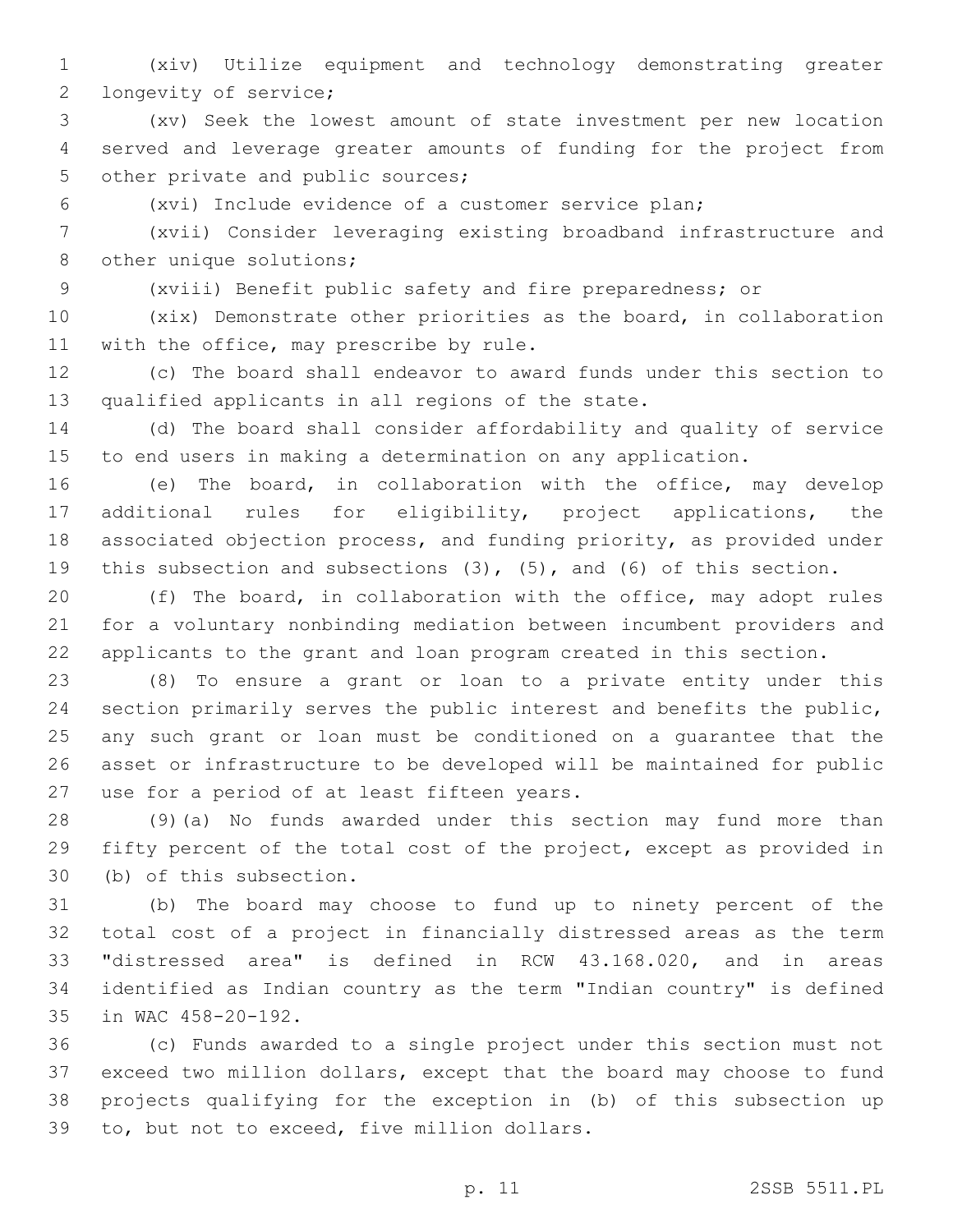(10) Prior to awarding funds under this section, the board must consult with the Washington utilities and transportation commission. The commission must provide to the board an assessment of the technical feasibility of a proposed application. The board must consider the commission's assessment as part of its evaluation of a 6 proposed application.

 (11) The board shall have such rights of recovery in the event of default in payment or other breach of financing agreement as may be 9 provided in the agreement or otherwise by law.

 (12) The community economic revitalization board shall facilitate the timely transmission of information and documents from its broadband program to the board in order to effectuate an orderly 13 transition.

 (13) The definitions in section 2 of this act apply throughout this section unless the context clearly requires otherwise.

 NEW SECTION. **Sec. 8.** A new section is added to chapter 43.155 17 RCW to read as follows:

 (1) The statewide broadband account is created in the state treasury. Moneys received from appropriations by the legislature, the proceeds of bond sales when authorized by the legislature, repayment of loans, or any other lawful source must be deposited into the account for uses consistent with this section. Moneys in the account 23 may be spent only after appropriation.

(2) Expenditures from the account may be used only:

 (a) For grant and loan awards made under section 7 of this act, including costs incurred by the board to administer section 7 of this 27 act;

 (b) To contract for data acquisition, a statewide broadband 29 demand assessment, or gap analysis;

 (c) To supplement revenues raised by bonds sold by local governments for broadband infrastructure development; or

(d) To provide for state match requirements under federal law.

 (3) The board must maintain separate accounting for any federal 34 funds in the account.

 (4) The definitions in section 2 of this act apply throughout this section unless the context clearly requires otherwise.

 **Sec. 9.** RCW 54.16.330 and 2004 c 158 s 1 are each amended to 38 read as follows: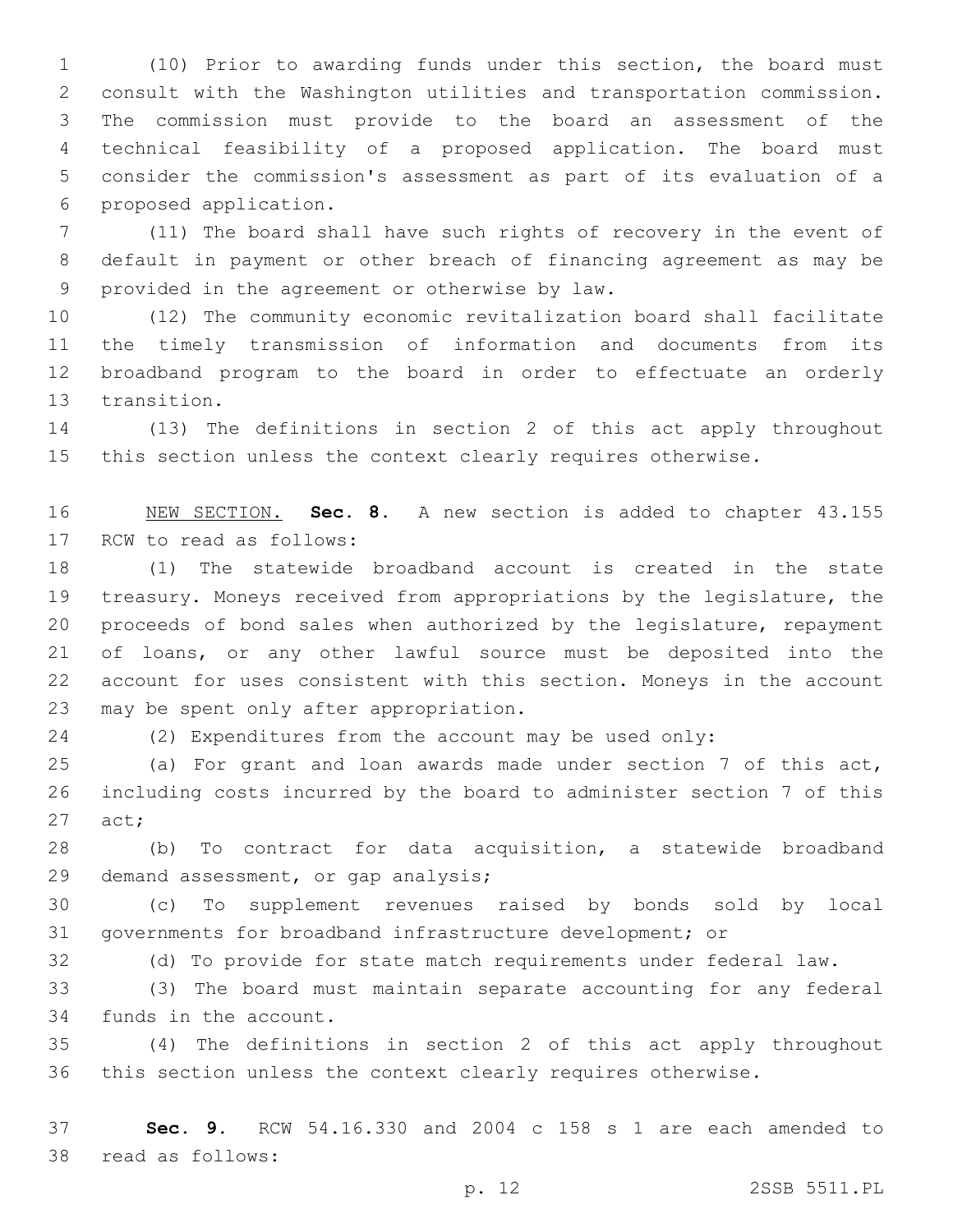(1)(a) A public utility district in existence on June 8, 2000, may construct, purchase, acquire, develop, finance, lease, license, handle, provide, add to, contract for, interconnect, alter, improve, repair, operate, and maintain any telecommunications facilities within or without the district's limits for the following purposes:

6  $((+a))$  (i) For the district's internal telecommunications needs; ((and

8 (b)) (ii) For the provision of wholesale telecommunications services within the district and by contract with another public 10 utility district.

 (b) Except as provided in subsection (8) of this section, nothing 12 in this ((subsection)) section shall be construed to authorize public utility districts to provide telecommunications services to end 14 users.

 (2) A public utility district providing wholesale or retail 16 telecommunications services shall ensure that rates, terms, and conditions for such services are not unduly or unreasonably discriminatory or preferential. Rates, terms, and conditions are discriminatory or preferential when a public utility district 20 offering rates, terms, and conditions to an entity for wholesale or 21 retail telecommunications services does not offer substantially similar rates, terms, and conditions to all other entities seeking 23 substantially similar services.

 (3) A public utility district providing wholesale or retail 25 telecommunications services shall not be required to, but may, establish a separate utility system or function for such purpose. In 27 either case, a public utility district providing wholesale or retail telecommunications services shall separately account for any revenues and expenditures for those services according to standards established by the state auditor pursuant to its authority in chapter 43.09 RCW and consistent with the provisions of this title. Any 32 revenues received from the provision of wholesale or retail telecommunications services must be dedicated to costs incurred to build and maintain any telecommunications facilities constructed, installed, or acquired to provide such services, including payments on debt issued to finance such services, until such time as any bonds or other financing instruments executed after June 8, 2000, and used to finance such telecommunications facilities are discharged or 39 retired.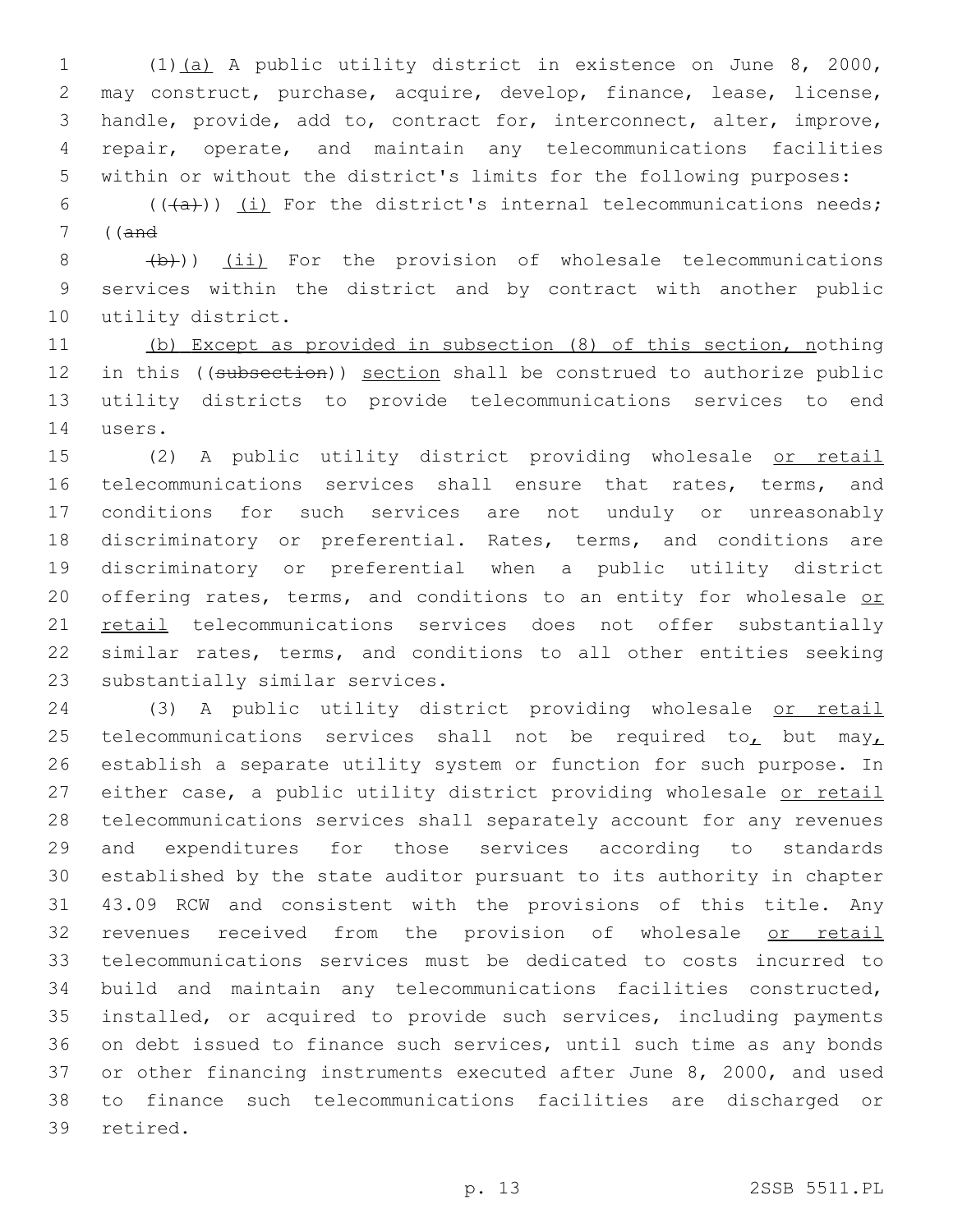(4) When a public utility district provides wholesale or retail telecommunications services, all telecommunications services rendered to the district for the district's internal telecommunications needs shall be allocated or charged at its true and full value. A public utility district may not charge its nontelecommunications operations rates that are preferential or discriminatory compared to those it 7 charges entities purchasing wholesale or retail telecommunications 8 services.

 (5) If a person or entity receiving retail telecommunications services from a public utility district under this section has a 11 complaint regarding the reasonableness of the rates, terms, 12 conditions, or services provided, the person or entity may file a complaint with the district commission.

 (6) A public utility district shall not exercise powers of eminent domain to acquire telecommunications facilities or contractual rights held by any other person or entity to 17 telecommunications facilities.

 (( $(46)$ )) (7) Except as otherwise specifically provided, a public utility district may exercise any of the powers granted to it under this title and other applicable laws in carrying out the powers authorized under this section. Nothing in chapter 81, Laws of 2000 limits any existing authority of a public utility district under this 23 title.

 (8)(a) If an internet service provider operating on telecommunications facilities of a public utility district that provides wholesale telecommunications services but does not provide 27 retail telecommunications services, ceases to provide access to the 28 internet to its end-use customers, and no other retail service providers are willing to provide service, the public utility district may provide retail telecommunications services to the end-use customers of the defunct internet service provider in order for end- use customers to maintain access to the internet until a replacement internet service provider is, or providers are, in operation.

 (b) Within thirty days of an internet service provider ceasing to 35 provide access to the internet, the public utility district must initiate a process to find a replacement internet service provider or providers to resume providing access to the internet using telecommunications facilities of a public utility district.

 (c) For a maximum period of five months, following initiation of the process begun in (b) of this section, or, if earlier than five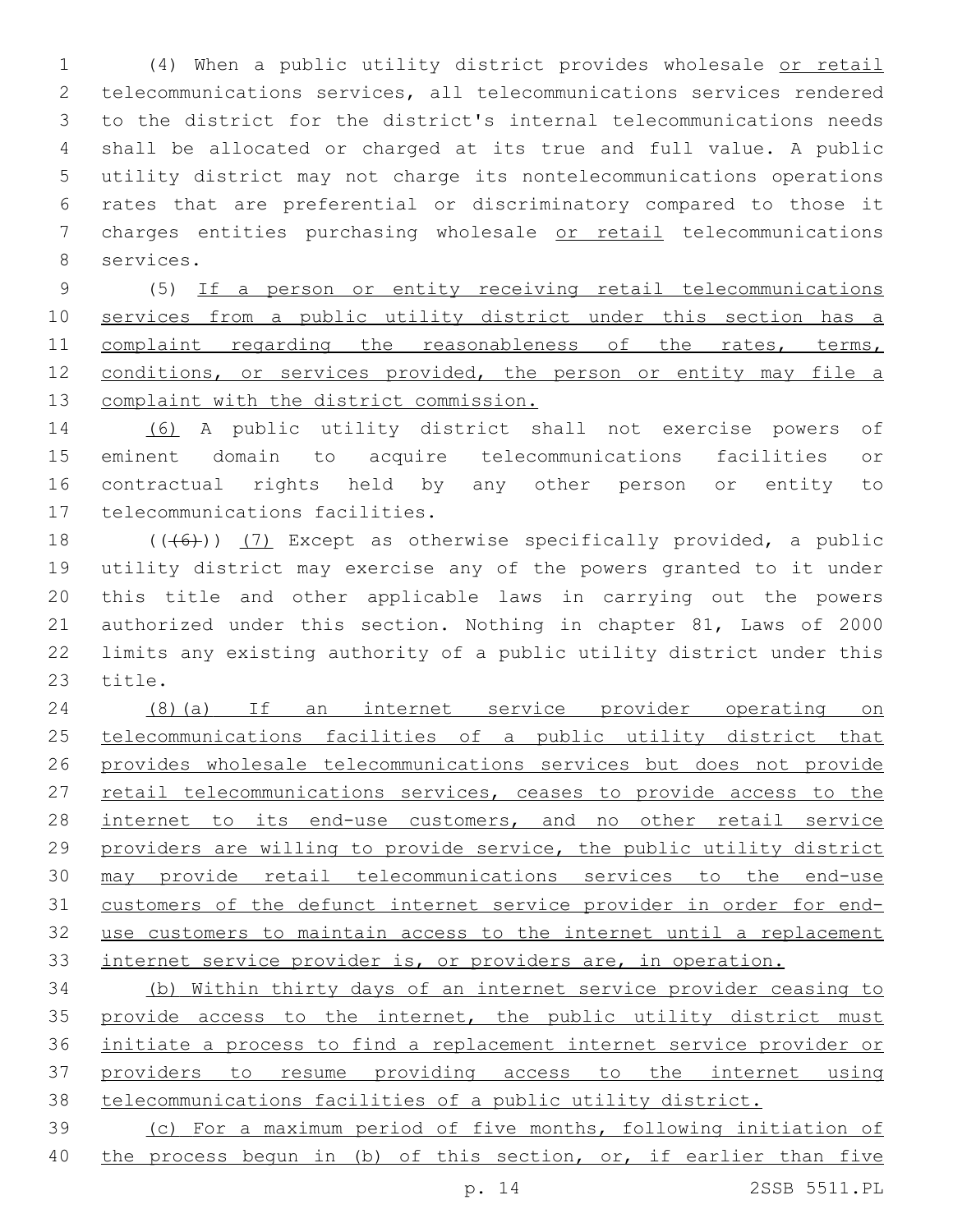months, until a replacement internet service provider is, or providers are, in operation, the district commission may establish a rate for providing access to the internet and charge customers to cover expenses necessary to provide access to the internet.

 (9) The tax treatment of the retail telecommunications services provided by a public utility district to the end-use customers during the period specified in subsection (8) of this section must be the same as if those retail telecommunications services were provided by the defunct internet service provider.

 **Sec. 10.** RCW 53.08.370 and 2018 c 169 s 2 are each amended to read as follows:11

 (1) A port district in existence on June 8, 2000, may construct, purchase, acquire, develop, finance, lease, license, handle, provide, 14 add to, contract for, interconnect, alter, improve, repair, operate, and maintain any telecommunications facilities within or without the 16 district's limits for the following purposes:

17 (a) For the district's own use; and

 (b) For the provision of wholesale telecommunications services 19 within or without the district's limits. Nothing in this subsection shall be construed to authorize port districts to provide 21 telecommunications services to end users.

 (2) Except as provided in subsection (9) of this section, a port district providing wholesale telecommunications services under this 24 section shall ensure that rates, terms, and conditions for such services are not unduly or unreasonably discriminatory or preferential. Rates, terms, and conditions are discriminatory or 27 preferential when a port district offering such rates, terms, and conditions to an entity for wholesale telecommunications services does not offer substantially similar rates, terms, and conditions to all other entities seeking substantially similar services.

 (3) When a port district establishes a separate utility function for the provision of wholesale telecommunications services, it shall account for any and all revenues and expenditures related to its wholesale telecommunications facilities and services separately from revenues and expenditures related to its internal telecommunications operations. Any revenues received from the provision of wholesale telecommunications services must be dedicated to the utility function that includes the provision of wholesale telecommunications services for costs incurred to build and maintain the telecommunications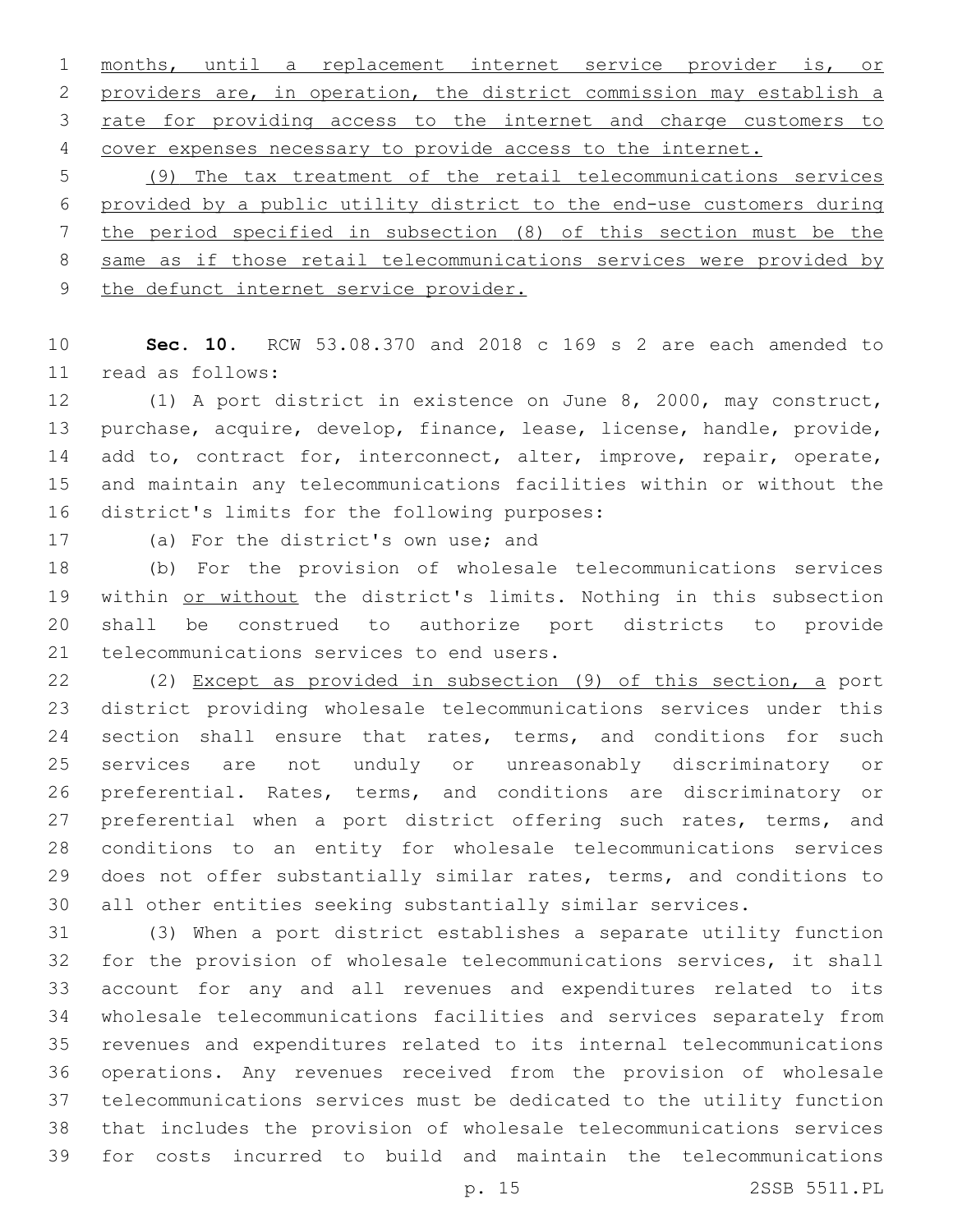facilities until such time as any bonds or other financing instruments executed after June 8, 2000, and used to finance the telecommunications facilities are discharged or retired.

 (4) When a port district establishes a separate utility function for the provision of wholesale telecommunications services, all telecommunications services rendered by the separate function to the district for the district's internal telecommunications needs shall be charged at its true and full value. A port district may not charge its nontelecommunications operations rates that are preferential or discriminatory compared to those it charges entities purchasing 11 wholesale telecommunications services.

 (5) A port district shall not exercise powers of eminent domain to acquire telecommunications facilities or contractual rights held by any other person or entity to telecommunications facilities.

 (6) Except as otherwise specifically provided, a port district may exercise any of the powers granted to it under this title and other applicable laws in carrying out the powers authorized under this section. Nothing in chapter 81, Laws of 2000 limits any existing 19 authority of a port district under this title.

 (7) A port district that has not exercised the authorities provided in this section prior to June 7, 2018, must develop a business case plan before exercising the authorities provided in this section. The port district must procure an independent qualified consultant to review the business case plan, including the use of public funds in the provision of wholesale telecommunications services. Any recommendations or adjustments to the business case plan made during third-party review must be received and either rejected or accepted by the port commission in an open meeting.

 (8) A port district with telecommunications facilities for use in the provision of wholesale telecommunications in accordance with subsection (1)(b) of this section may be subject to local leasehold 32 excise taxes under RCW 82.29A.040.

 (9)(a) A port district under this section may select a telecommunications company to operate all or a portion of the port district's telecommunications facilities.

 (b) For the purposes of this section "telecommunications company" means any for-profit entity owned by investors that sells telecommunications services to end users.

 (c) Nothing in this subsection (9) is intended to limit or otherwise restrict any other authority provided by law.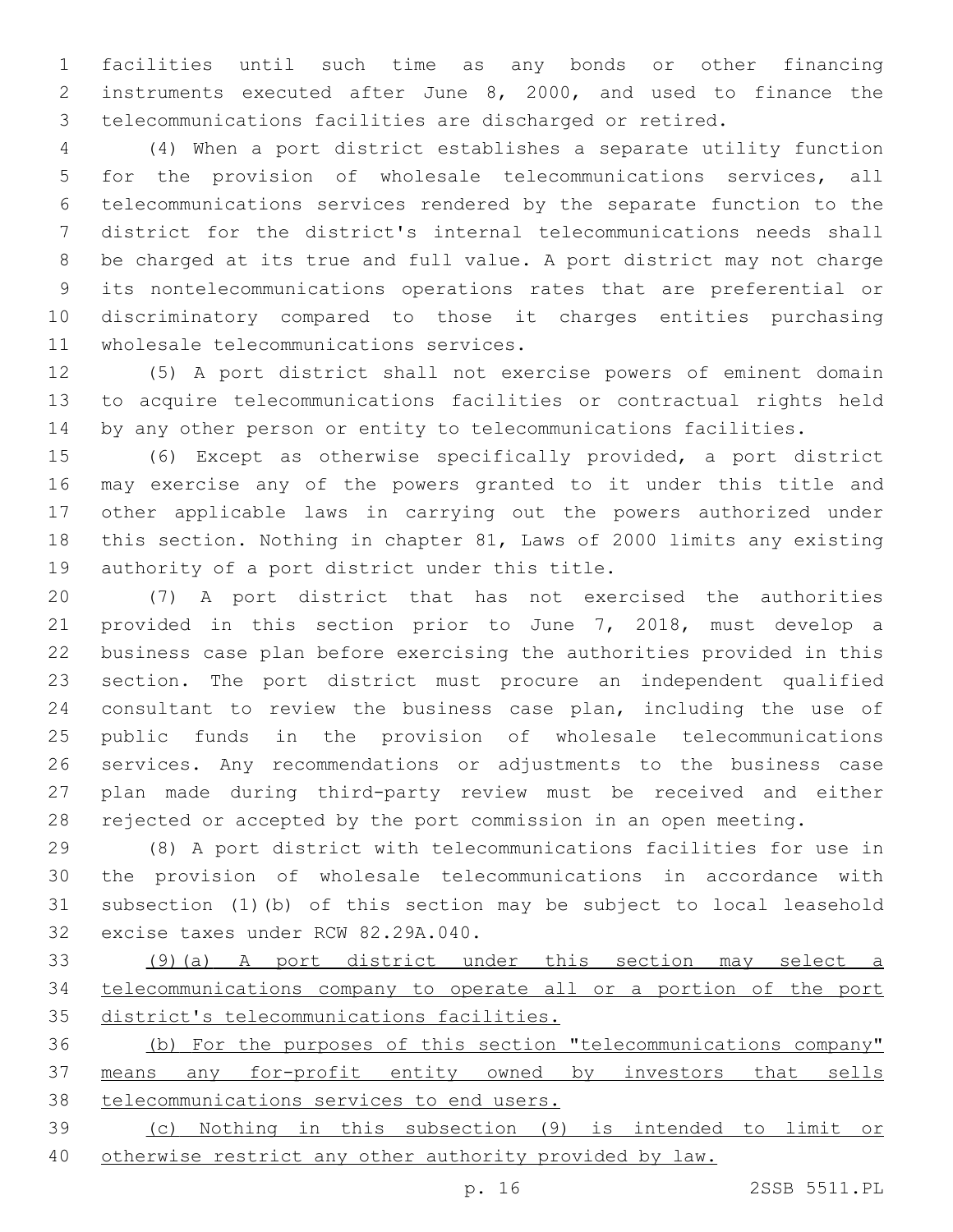1 **Sec. 11.** RCW 80.36.630 and 2013 2nd sp.s. c 8 s 202 are each 2 amended to read as follows:

3 (1) The definitions in this section apply throughout this section 4 and RCW 80.36.650 through 80.36.690 and 80.36.610 unless the context 5 clearly requires otherwise.

6 (a) "Basic residential service" means those services set out in 7 47 C.F.R. Sec. 54.101(a) (2011), as it existed on the effective date 8 of this section, and mandatory extended area service approved by the 9 commission.

10 (b) "Basic telecommunications services" means the following 11 services:

- 12 (i) Single-party service;
- 13 (ii) Voice grade access to the public switched network;

14 (iii) Support for local usage;

15 (iv) Dual tone multifrequency signaling (touch-tone);

16 (v) Access to emergency services (911);

17 (vi) Access to operator services;

18 (vii) Access to interexchange services;

19 (viii) Access to directory assistance; and

20 (ix) Toll limitation services.

21 (c) "Broadband service" means any service providing advanced 22 telecommunications capability, including internet access and access 23 to high quality voice, data, graphics, or video.

 (d) "Communications provider" means a provider of communications services that assigns a working telephone number to a final consumer for intrastate wireline or wireless communications services or interconnected voice over internet protocol service, and includes 28 local exchange carriers.

 $29$  ( $(\overline{4d})$ ) (e) "Communications services" includes telecommunications 30 services and information services and any combination thereof.

31  $((\text{+e})^2)(\text{f})$  "Incumbent local exchange carrier" has the same 32 meaning as set forth in 47 U.S.C. Sec. 251(h).

33 ( $(\text{f}(\text{f}))$  (q) "Incumbent public network" means the network 34 established by incumbent local exchange carriers for the delivery of 35 communications services to customers that is used by communications 36 providers for origination or termination of communications services by or to customers.37

38 (((+g))) (h) "Interconnected voice over internet protocol service" 39 means an interconnected voice over internet protocol service that: 40  $((+a)$   $+(*i*)+))$  (i) Enables real-time, two-way voice communications;

p. 17 2SSB 5511.PL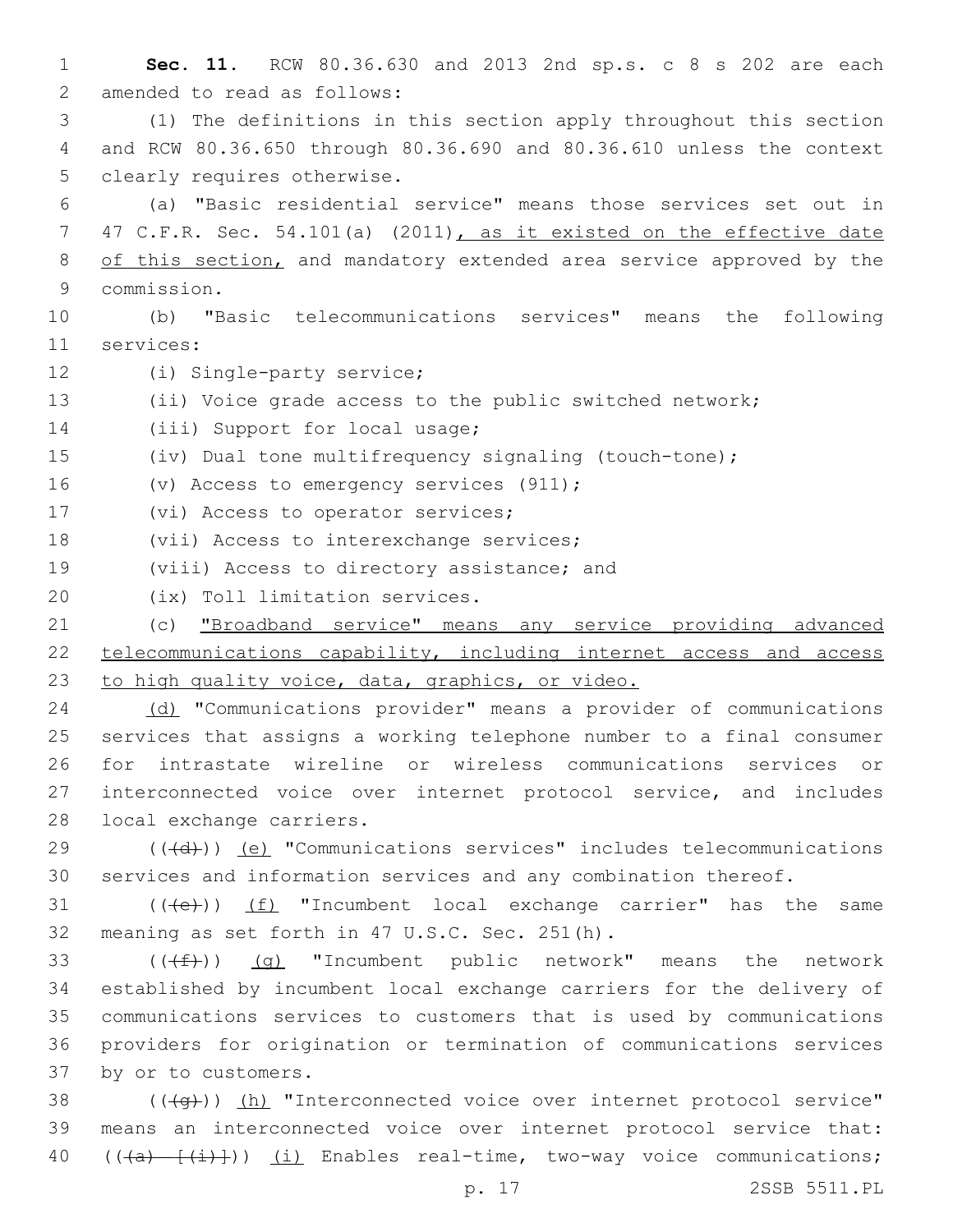1  $((+b) - \{\pm i\})$  (ii) requires a broadband connection from the user's 2 location;  $((+e) - (i\pm i))^2$ ) (iii) requires internet protocol-compatible 3 customer premises equipment; and  $((\{d\} - \{\{\pm v\}\}) )$  (iv) permits users 4 generally to receive calls that originate on the public network and 5 to terminate calls to the public network.

6  $((+h))$   $(i)$  "Program" means the state universal communications 7 services program created in RCW 80.36.650.

8 ( $(\frac{1}{i})$ ) (j) "Telecommunications" has the same meaning as defined 9 in 47 U.S.C. Sec. 153(43).

10  $((\{\dagger\})$  (k) "Telecommunications act of 1996" means the 11 telecommunications act of 1996 (P.L. 104-104, 110 Stat. 56).

12 (((k) "Working telephone number" means a north American numbering 13 plan telephone number, or successor dialing protocol, that is 14 developed for use in placing calls to or from the public network, 15 that enables a consumer to make or receive calls.))

16 (2) This section expires July 1, ((2020)) 2025.

17 **Sec. 12.** RCW 80.36.650 and 2016 c 145 s 1 are each amended to 18 read as follows:

 (1) A state universal communications services program is established. The program is established to protect public safety and welfare under the authority of the state to regulate telecommunications under Article XII, section 19 of the state Constitution. The purpose of the program is to support continued 24 provision of basic telecommunications services under rates, terms, 25 and conditions established by the commission ((during the time over which incumbent communications providers in the state are adapting to changes in federal universal service fund and intercarrier 28 eompensation support)) and the provision, enhancement, and 29 maintenance of broadband services, recognizing that, historically, the incumbent public network functions to provide all communications services including, but not limited to, voice and broadband services.

 (2) Under the program, eligible communications providers may receive distributions from the universal communications services account created in RCW 80.36.690 in exchange for the affirmative 35 agreement to provide continued telecommunications services under the rates, terms, and conditions established by the commission under this 37 chapter, and broadband services, for the period covered by the distribution. The commission must implement and administer the program under terms and conditions established in RCW 80.36.630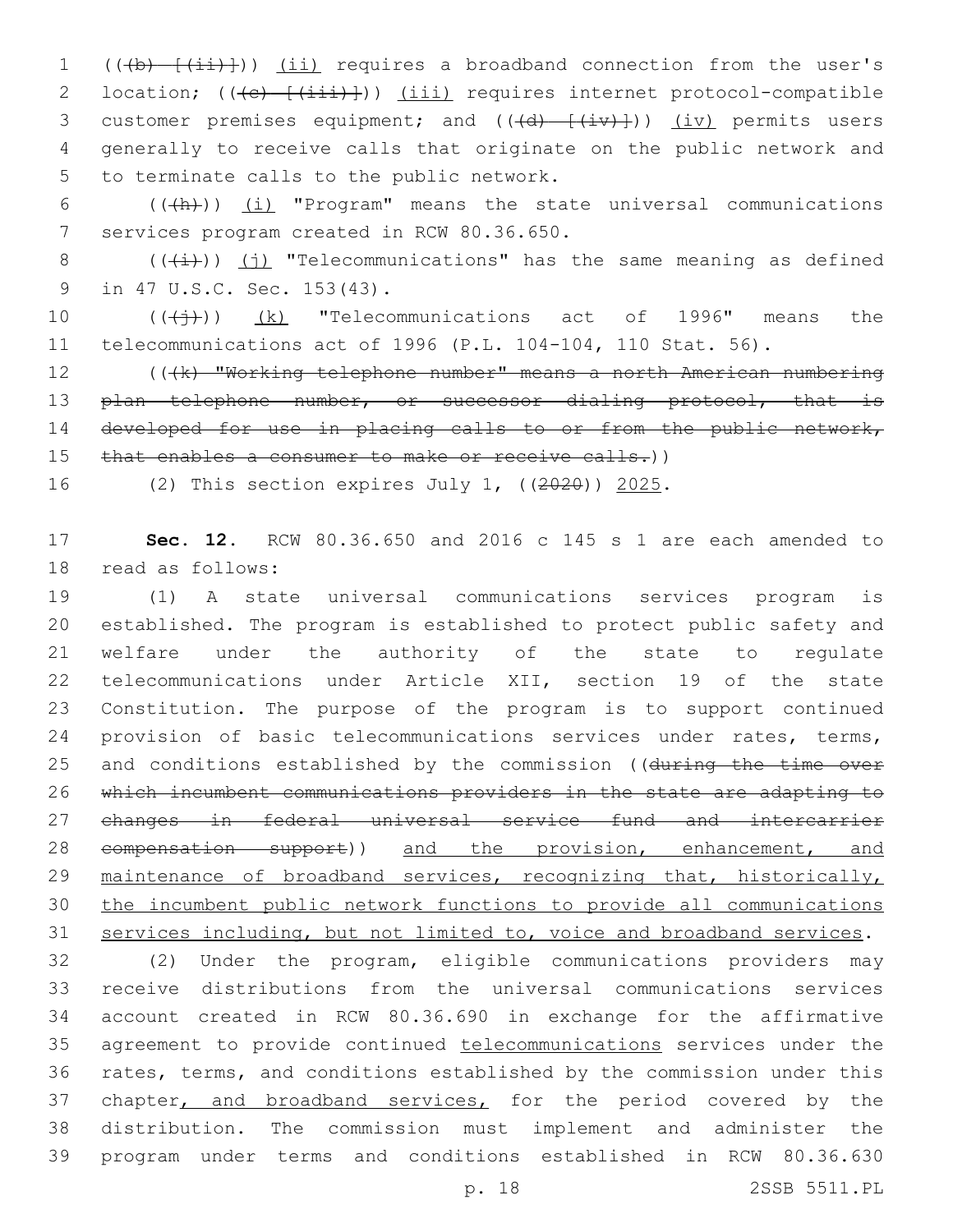through 80.36.690. Expenditures for the program may not exceed five million dollars per fiscal year; provided, however, that if less than five million dollars is expended in any fiscal year, the unexpended portion must be carried over to subsequent fiscal years and, unless fully expended, must be available for program expenditures in such subsequent fiscal years in addition to the five million dollars allotted for each of those subsequent fiscal years.

 (3) A communications provider is eligible to receive 9 distributions from the account if:

10 (a)(i) The communications provider is:  $((\frac{1}{1})^2)(\frac{1}{1})$  An incumbent local exchange carrier serving fewer than forty thousand access lines 12 in the state; or  $((\overrightarrow{ii}))(B)$  a radio communications service company providing wireless two-way voice communications service and broadband 14 services to less than the equivalent of forty thousand access lines in the state. For purposes of determining the access line threshold 16 in this subsection, the access lines or equivalents of all wireline affiliates must be counted as a single threshold, if the lines or 18 equivalents are located in Washington;

19 (((b))) (ii) The ((customers of the communications provider are at risk of rate instability or service interruptions or cessations absent a distribution to the provider that will allow the provider to maintain rates reasonably close to the benchmark)) communications 23 provider has adopted a plan to provide, enhance, or maintain 24 broadband services in its service area; and

 (( $\left(\frac{1}{11}\right)$  (iii) The communications provider meets any other requirements established by the commission pertaining to the provision of communications services, including basic 28 telecommunications services; or

 (b) The communications provider demonstrates to the commission that the communications provider is able to provide the same or comparable services at the same or similar service quality standards at a lower price; and: (i) Will provide communications services to all customers in the exchange or exchanges in which it will provide 34 service; and (ii) submits to the commission's regulation of its service as if it were the incumbent local exchange company serving the exchange or exchanges for which it seeks distribution from the 37 account.

 (4)(a) Distributions to eligible communications providers are 39 based on ((a benchmark)) criteria established by the commission. ((The benchmark is the rate the commission determines to be a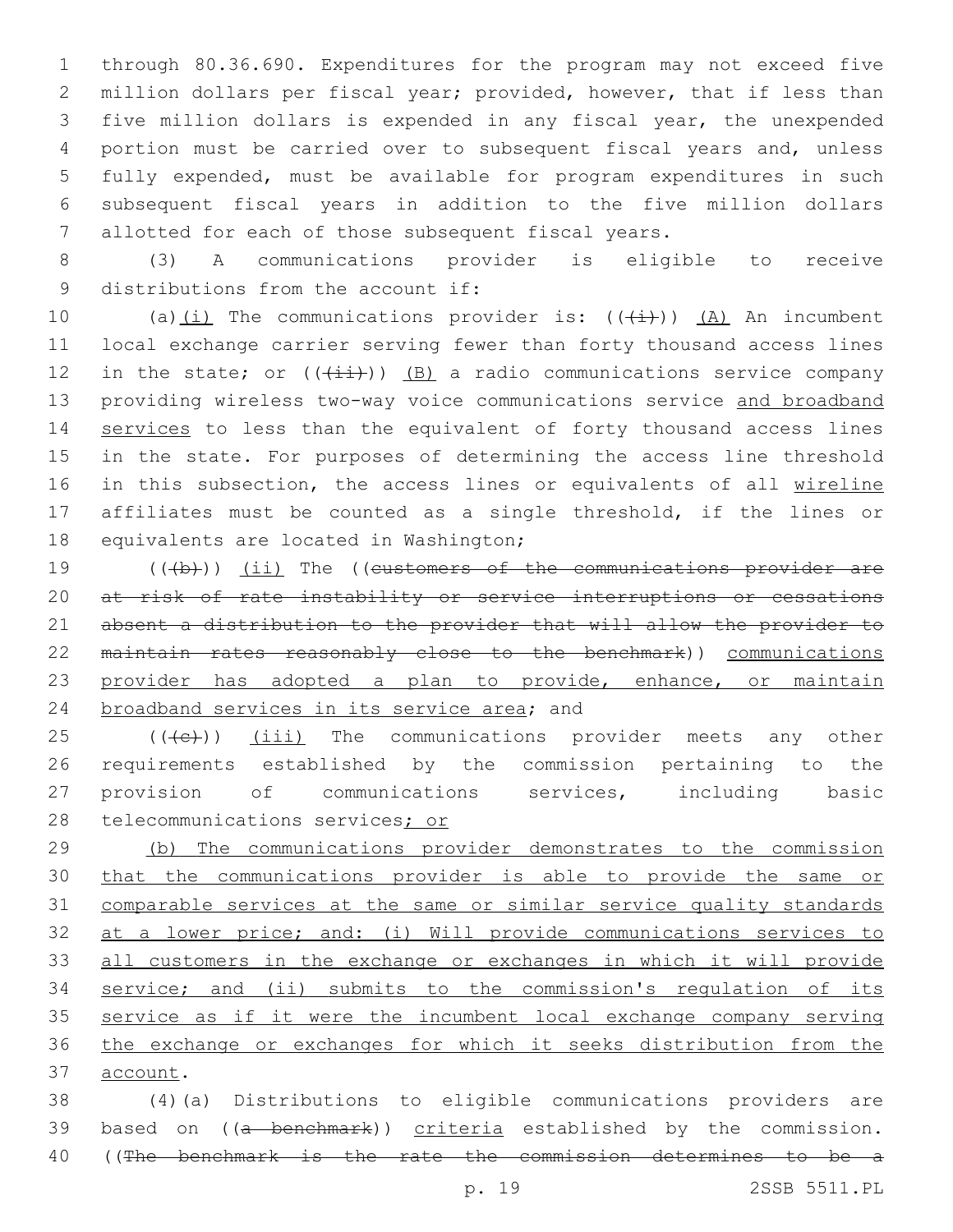reasonable amount customers should pay for basic residential service 2 provided over the incumbent public network. However, if an incumbent local exchange carrier is charging rates above the benchmark for the basic residential service, that provider may not seek distributions from the fund for the purpose of reducing those rates to the benchmark.)

 (b) If the program does not have sufficient funds to fully fund 8 the distribution formula set out in (a) of this subsection, 9 distributions must be reduced on a pro rata basis using the amounts calculated for that year's program support as the basis of the pro rata calculations.

12 (c) To receive a distribution under the program, an eligible communications provider must affirmatively consent to continue providing communications services to its customers under rates, terms, and conditions established by the commission pursuant to this chapter for the period covered by the distribution.

 (5) The program is funded from amounts deposited by the legislature in the universal communications services account established in RCW 80.36.690. The commission must operate the program within amounts appropriated for this purpose and deposited in the 21 account.

 (6) The commission must periodically review the accounts and records of any communications provider that receives distributions under the program to ensure compliance with the program and monitor 25 the providers' use of the funds.

 (7) The commission must establish an advisory board, consisting of a reasonable balance of representatives from different types of 28 stakeholders, including but not limited to communications providers and consumers, to advise the commission on any rules and policies 30 governing the operation of the program.

 (8) The program terminates on June 30, ((2019)) 2024, and no 32 distributions may be made after that date.

33 (9) This section expires July 1,  $(2020)$  2025.

 **Sec. 13.** RCW 80.36.660 and 2013 2nd sp.s. c 8 s 204 are each 35 amended to read as follows:

 (1) To implement the program, the commission must adopt rules for 37 the following purposes:

 (a) Operation of the program, including criteria for: Eligibility for distributions; use of the funds; identification of any reports or

p. 20 2SSB 5511.PL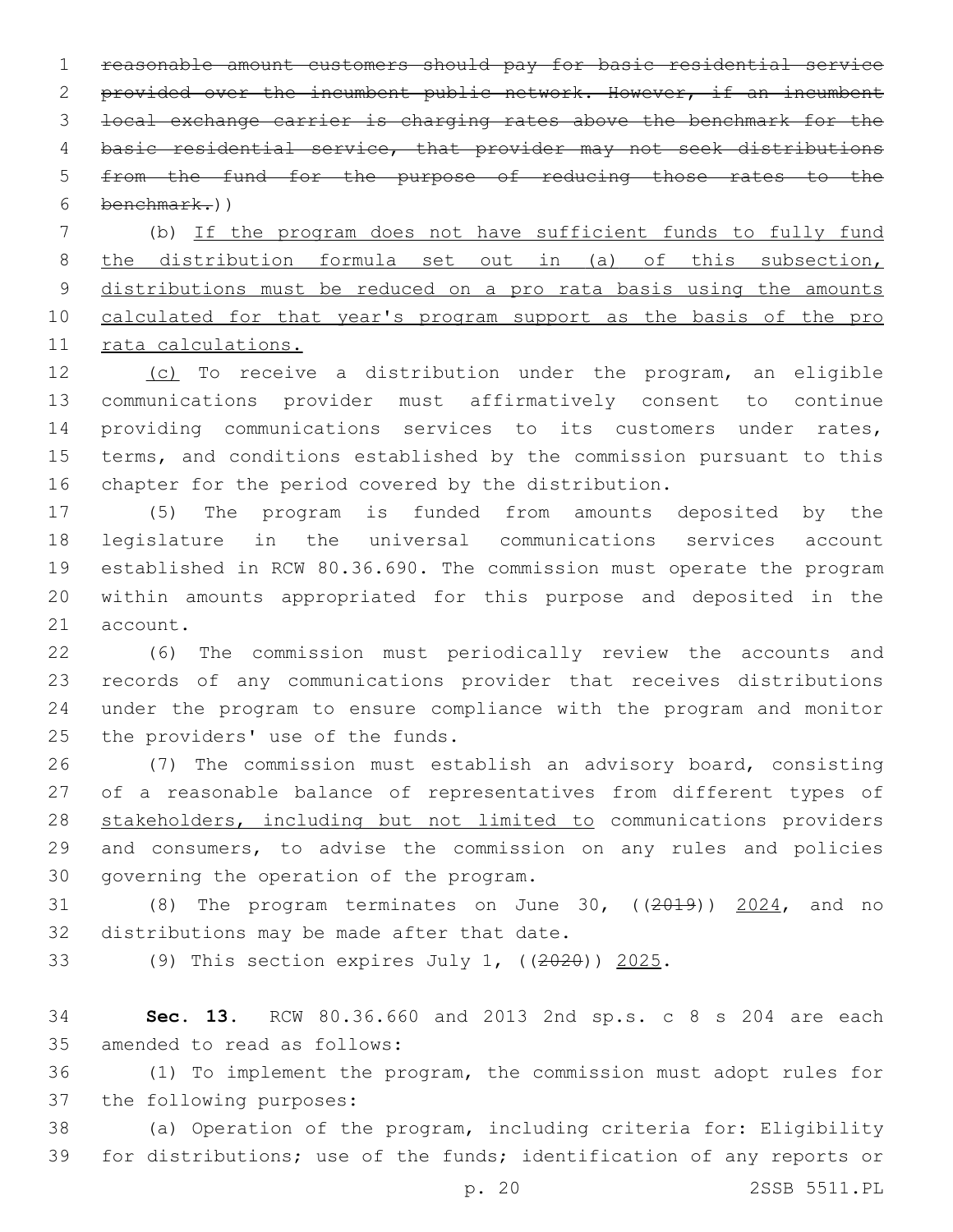data that must be filed with the commission, including, but not limited to, how a communication provider used the distributed funds; 3 and the communications provider's infrastructure;

 (b) Operation of the universal communications services account 5 established in RCW 80.36.690;

 (c) Establishment of the ((benchmark)) criteria used to calculate 7 distributions; and

 (d) Readoption, amendment, or repeal of any existing rules 9 adopted pursuant to RCW 80.36.610 ((and 80.36.620)) as necessary to be consistent with RCW 80.36.630 through 80.36.690 and 80.36.610.

(2) This section expires July 1, ((2020)) 2025.

 **Sec. 14.** RCW 80.36.670 and 2013 2nd sp.s. c 8 s 205 are each 13 amended to read as follows:

 (1) In addition to any other penalties prescribed by law, the commission may impose penalties for failure to make or delays in making or filing any reports required by the commission for administration of the program. In addition, the commission may recover amounts determined to have been improperly distributed under RCW 80.36.650. For the purposes of this section, the provisions of RCW 80.04.380 through 80.04.405, inclusive, apply to all companies that receive support from the universal communications services 22 account created in RCW 80.36.690.

 (2) Any action taken under this section must be taken only after providing the affected communications provider with notice and an opportunity for a hearing, unless otherwise provided by law.

 (3) Any amounts recovered under this section must be deposited in the universal communications services account created in RCW 28 80.36.690.

(4) This section expires July 1, ((2020)) 2025.

 **Sec. 15.** RCW 80.36.680 and 2013 2nd sp.s. c 8 s 206 are each 31 amended to read as follows:

 (1) The commission may delegate to the commission secretary or other staff the authority to resolve disputes and make other administrative decisions necessary to the administration and supervision of the program consistent with the relevant statutes and 36 commission rules.

(2) This section expires July 1, ((2020)) 2025.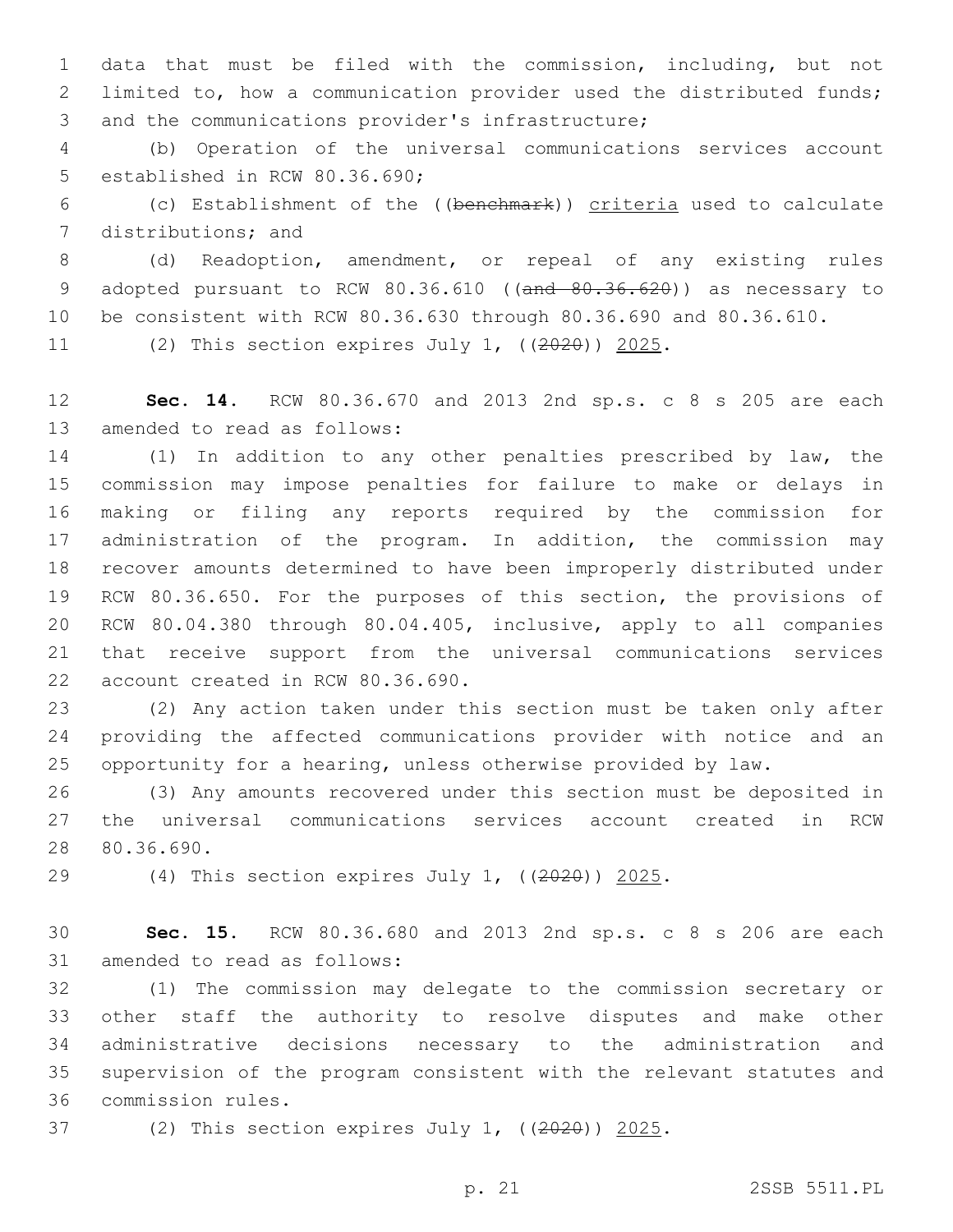**Sec. 16.** RCW 80.36.690 and 2013 2nd sp.s. c 8 s 208 are each 2 amended to read as follows:

 (1) The universal communications services account is created in the custody of the state treasurer. Revenues to the account consist of moneys deposited in the account by the legislature and any penalties or other recoveries received pursuant to RCW 80.36.670. Expenditures from the account may be used only for the purposes of the universal communications services program established in RCW 80.36.650 and commission expenses related to implementation and 10 administration of the provisions of RCW 80.36.630 through 80.36.690 11 and section 212, chapter 8, Laws of 2013 2nd sp. sess. Only the secretary of the commission or the secretary's designee may authorize expenditures from the account. The account is subject to allotment procedures under chapter 43.88 RCW, but an appropriation is not 15 required for expenditures.

(2) This section expires July 1, ((2020)) 2025.

 **Sec. 17.** RCW 80.36.700 and 2013 2nd sp.s. c 8 s 211 are each 18 amended to read as follows:

 (1) The universal communications services program established in 20 RCW 80.36.630 through 80.36.690 terminates on June 30, ((2019)) 2024. (2) This section expires July 1, ((2020)) 2025.

 **Sec. 18.** 2013 2nd sp.s. c 8 s 212 (uncodified) is amended to 23 read as follows:

 (1) By December 1, ((2017)) 2024, and in compliance with RCW 43.01.036, the Washington utilities and transportation commission 26 ((must)) may report to the appropriate committees of the legislature, 27 on the following:  $((+1)^2)$  (a) Whether funding levels for each small telecommunications company have been adequate to maintain reliable 29 universal service;  $((2+))$  (b) the future impacts on small telecommunications companies from the elimination of funding under 31 this act;  $((43)$ ) (c) the impacts on customer rates from the current level of funding and the future impacts when the funding terminates 33 under this act; and  $((+4))$   $(d)$  the impacts on line and service delivery investments when the funding is terminated under this act. The report may also include an analysis of the need for future program funding and recommendations on potential funding mechanisms to improve the availability of communications services, including broadband service, in unserved areas. Commission expenses related to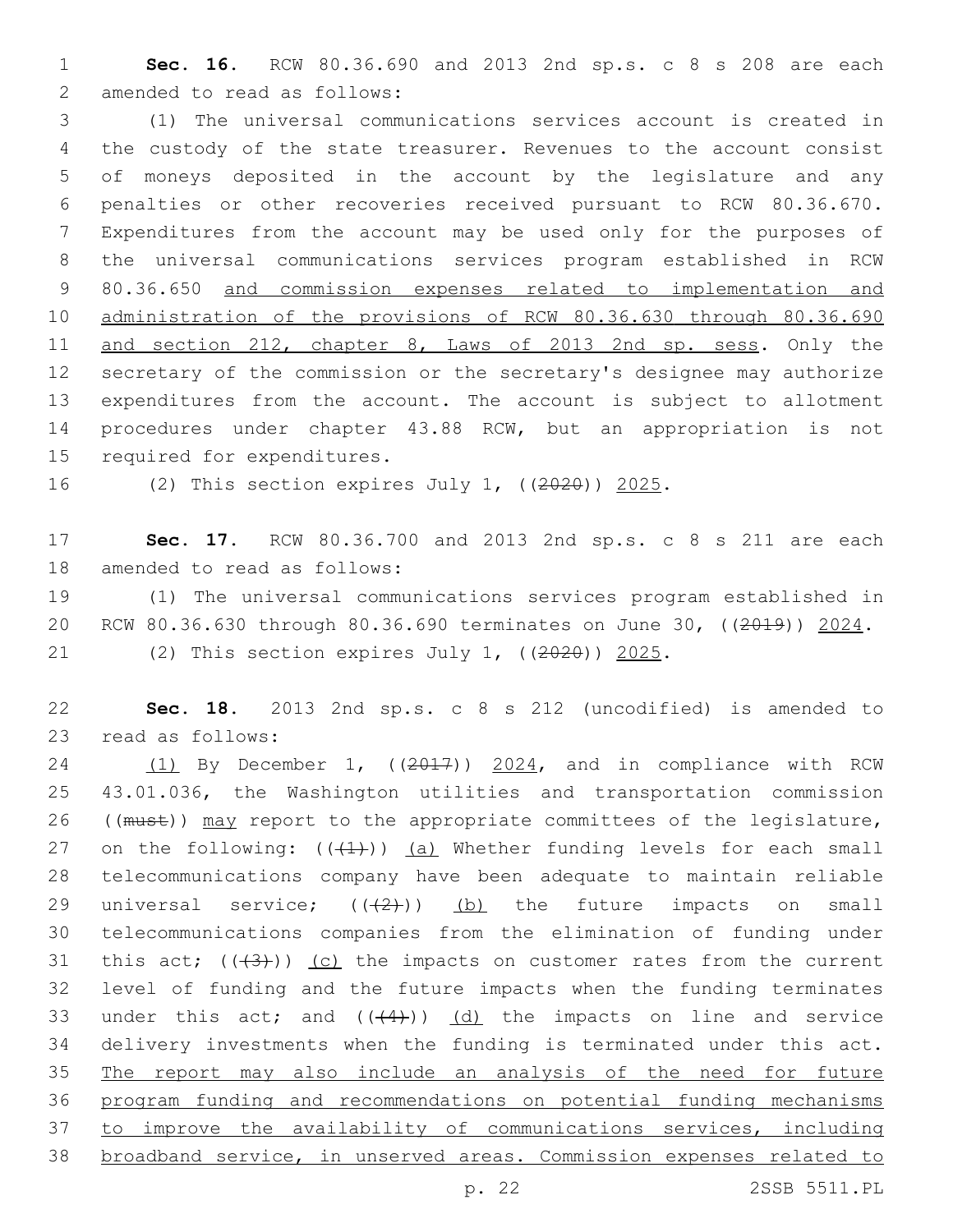conducting all analysis in preparation of this report must be expended from the universal communications services account.

 (2) The Washington utilities and transportation commission must initiate a rule making to reform the state universal communications services program no later than ninety days following the effective date of this section. The rule making must address adding broadband as a supported service and, consistent with the size of the fund, establishing: (a) Broadband provider eligibility;

 (b) Service performance and buildout requirements for funding recipients;

 (c) Support amounts for maintaining systems that meet federal or 13 state broadband speed quidelines; and

14 (d) Methods to effectively and efficiently distribute program support to eligible providers.

 **Sec. 19.** RCW 43.84.092 and 2018 c 287 s 7, 2018 c 275 s 10, and 2018 c 203 s 14 are each reenacted and amended to read as follows:

 (1) All earnings of investments of surplus balances in the state treasury shall be deposited to the treasury income account, which account is hereby established in the state treasury.

 (2) The treasury income account shall be utilized to pay or receive funds associated with federal programs as required by the federal cash management improvement act of 1990. The treasury income account is subject in all respects to chapter 43.88 RCW, but no appropriation is required for refunds or allocations of interest earnings required by the cash management improvement act. Refunds of interest to the federal treasury required under the cash management improvement act fall under RCW 43.88.180 and shall not require appropriation. The office of financial management shall determine the amounts due to or from the federal government pursuant to the cash management improvement act. The office of financial management may direct transfers of funds between accounts as deemed necessary to implement the provisions of the cash management improvement act, and this subsection. Refunds or allocations shall occur prior to the distributions of earnings set forth in subsection (4) of this 36 section.

 (3) Except for the provisions of RCW 43.84.160, the treasury income account may be utilized for the payment of purchased banking services on behalf of treasury funds including, but not limited to,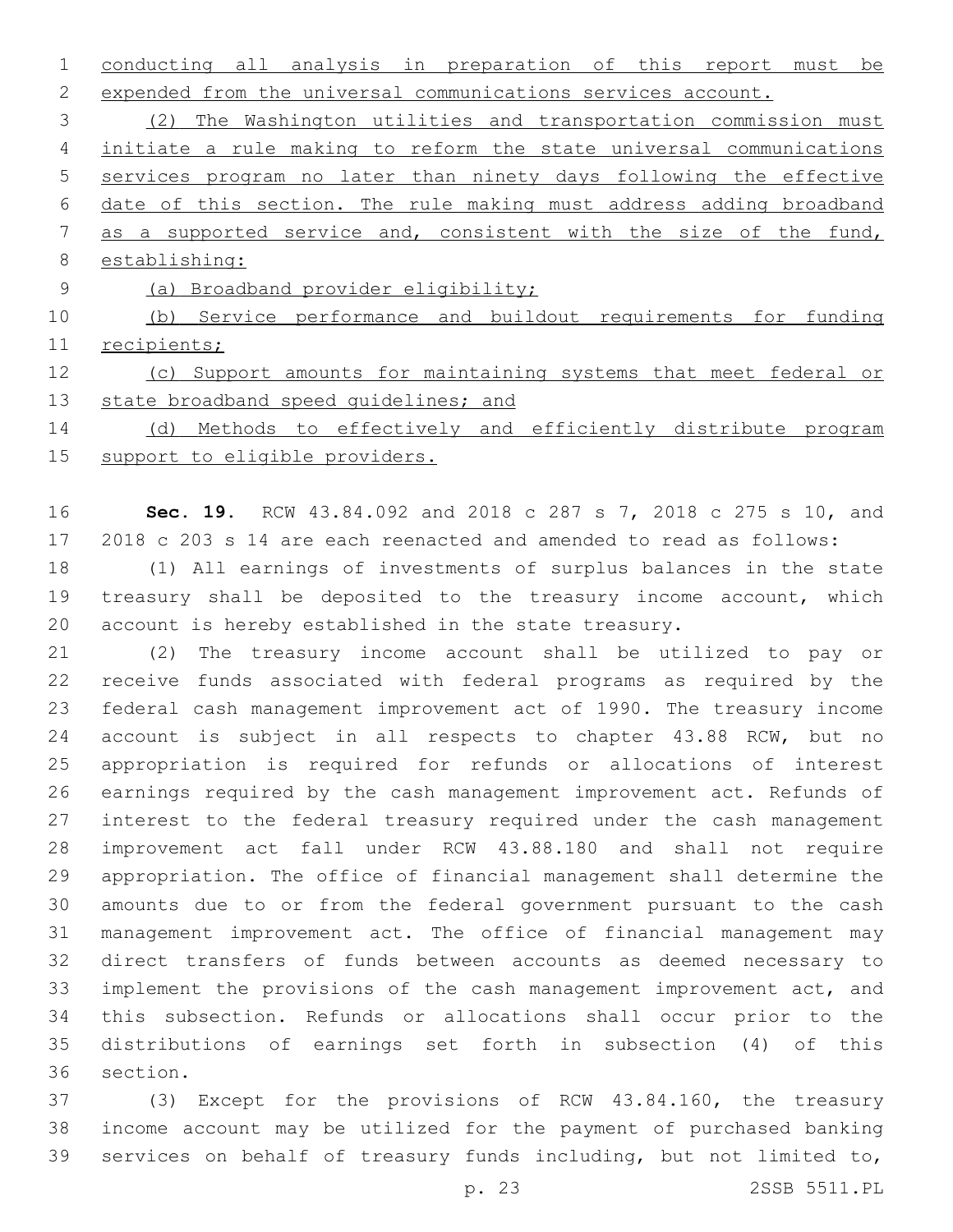depository, safekeeping, and disbursement functions for the state treasury and affected state agencies. The treasury income account is subject in all respects to chapter 43.88 RCW, but no appropriation is required for payments to financial institutions. Payments shall occur prior to distribution of earnings set forth in subsection (4) of this 6 section.

 (4) Monthly, the state treasurer shall distribute the earnings 8 credited to the treasury income account. The state treasurer shall credit the general fund with all the earnings credited to the 10 treasury income account except:

 (a) The following accounts and funds shall receive their proportionate share of earnings based upon each account's and fund's average daily balance for the period: The abandoned recreational vehicle disposal account, the aeronautics account, the aircraft 15 search and rescue account, the Alaskan Way viaduct replacement project account, the brownfield redevelopment trust fund account, the budget stabilization account, the capital vessel replacement account, the capitol building construction account, the Cedar River channel construction and operation account, the Central Washington University capital projects account, the charitable, educational, penal and 21 reformatory institutions account, the Chehalis basin account, the cleanup settlement account, the Columbia river basin water supply development account, the Columbia river basin taxable bond water supply development account, the Columbia river basin water supply 25 revenue recovery account, the common school construction fund, the community forest trust account, the connecting Washington account, the county arterial preservation account, the county criminal justice assistance account, the deferred compensation administrative account, the deferred compensation principal account, the department of licensing services account, the department of licensing tuition recovery trust fund, the department of retirement systems expense account, the developmental disabilities community trust account, the diesel idle reduction account, the drinking water assistance account, the drinking water assistance administrative account, the early learning facilities development account, the early learning facilities revolving account, the Eastern Washington University capital projects account, the Interstate 405 express toll lanes operations account, the education construction fund, the education legacy trust account, the election account, the electric vehicle 40 charging infrastructure account, the energy freedom account, the

p. 24 2SSB 5511.PL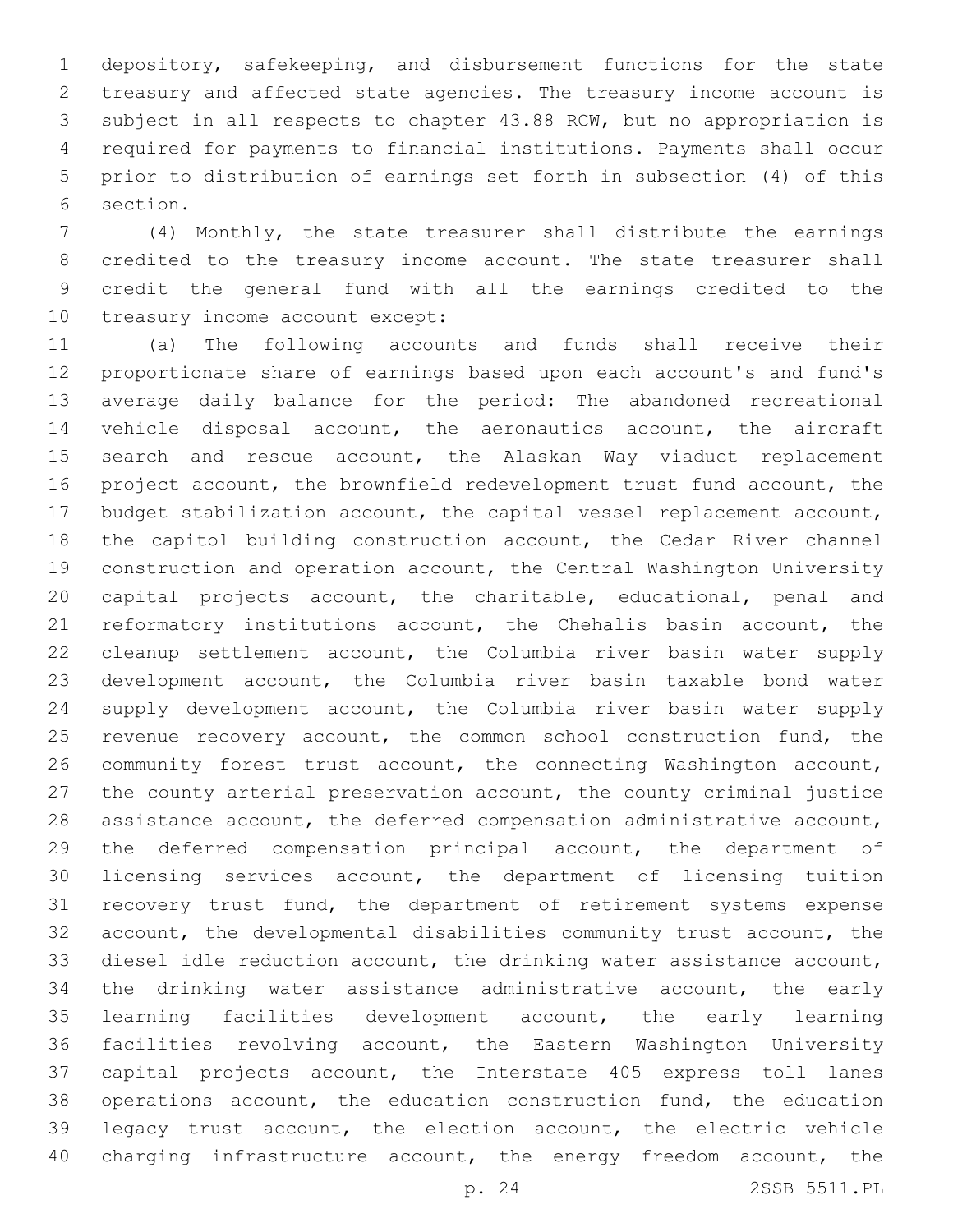energy recovery act account, the essential rail assistance account, The Evergreen State College capital projects account, the federal forest revolving account, the ferry bond retirement fund, the freight mobility investment account, the freight mobility multimodal account, the grade crossing protective fund, the public health services 6 account, ((the high capacity transportation account,)) the state higher education construction account, the higher education construction account, the highway bond retirement fund, the highway infrastructure account, the highway safety fund, the high occupancy 10 toll lanes operations account, the hospital safety net assessment 11 fund, the industrial insurance premium refund account, the judges' retirement account, the judicial retirement administrative account, the judicial retirement principal account, the local leasehold excise tax account, the local real estate excise tax account, the local 15 sales and use tax account, the marine resources stewardship trust 16 account, the medical aid account, the mobile home park relocation fund, the money-purchase retirement savings administrative account, the money-purchase retirement savings principal account, the motor vehicle fund, the motorcycle safety education account, the multimodal transportation account, the multiuse roadway safety account, the municipal criminal justice assistance account, the natural resources deposit account, the oyster reserve land account, the pension funding stabilization account, the perpetual surveillance and maintenance account, the pollution liability insurance agency underground storage tank revolving account, the public employees' retirement system plan 1 account, the public employees' retirement system combined plan 2 and plan 3 account, the public facilities construction loan revolving account beginning July 1, 2004, the public health supplemental account, the public works assistance account, the Puget Sound capital construction account, the Puget Sound ferry operations account, the Puget Sound taxpayer accountability account, the real estate appraiser commission account, the recreational vehicle account, the regional mobility grant program account, the resource management cost account, the rural arterial trust account, the rural mobility grant program account, the rural Washington loan fund, the sexual assault prevention and response account, the site closure account, the skilled nursing facility safety net trust fund, the small city pavement and sidewalk account, the special category C account, the special wildlife account, the state employees' insurance account, the state employees' insurance reserve account, the state investment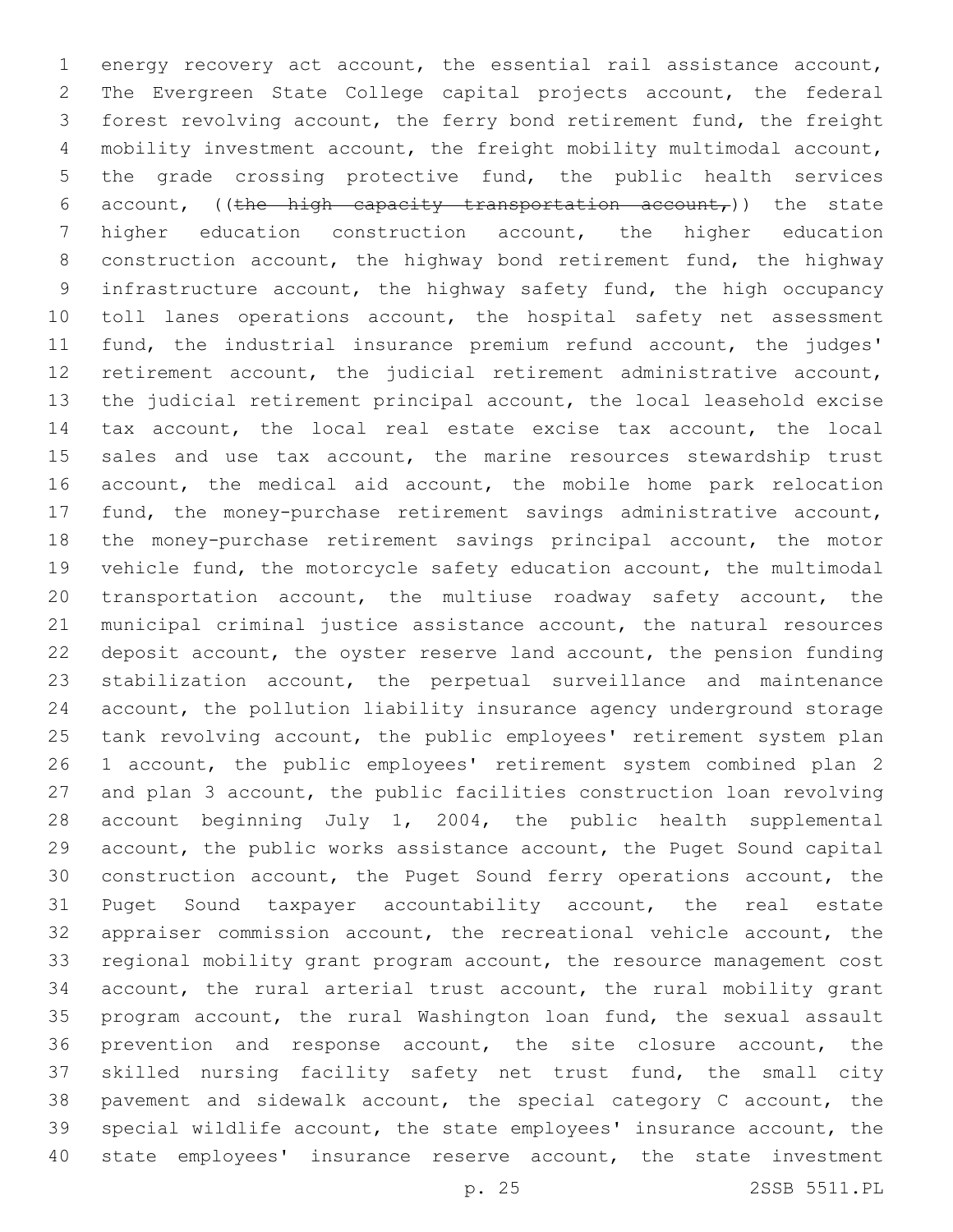board expense account, the state investment board commingled trust fund accounts, the state patrol highway account, the state route number 520 civil penalties account, the state route number 520 corridor account, the state wildlife account, the statewide broadband account, the statewide tourism marketing account, the student achievement council tuition recovery trust fund, the supplemental pension account, the Tacoma Narrows toll bridge account, the teachers' retirement system plan 1 account, the teachers' retirement system combined plan 2 and plan 3 account, the tobacco prevention and 10 control account, the tobacco settlement account, the toll facility bond retirement account, the transportation 2003 account (nickel 12 account), the transportation equipment fund, the transportation future funding program account, the transportation improvement account, the transportation improvement board bond retirement account, the transportation infrastructure account, the transportation partnership account, the traumatic brain injury 17 account, the tuition recovery trust fund, the University of Washington bond retirement fund, the University of Washington building account, the volunteer firefighters' and reserve officers' relief and pension principal fund, the volunteer firefighters' and reserve officers' administrative fund, the Washington judicial retirement system account, the Washington law enforcement officers' and firefighters' system plan 1 retirement account, the Washington law enforcement officers' and firefighters' system plan 2 retirement account, the Washington public safety employees' plan 2 retirement account, the Washington school employees' retirement system combined plan 2 and 3 account, the Washington state health insurance pool account, the Washington state patrol retirement account, the Washington State University building account, the Washington State University bond retirement fund, the water pollution control revolving administration account, the water pollution control revolving fund, the Western Washington University capital projects account, the Yakima integrated plan implementation account, the Yakima integrated plan implementation revenue recovery account, and the Yakima integrated plan implementation taxable bond account. Earnings derived from investing balances of the agricultural permanent fund, the normal school permanent fund, the permanent common school fund, the scientific permanent fund, the state university permanent fund, and the state reclamation revolving account shall be allocated to their respective beneficiary accounts.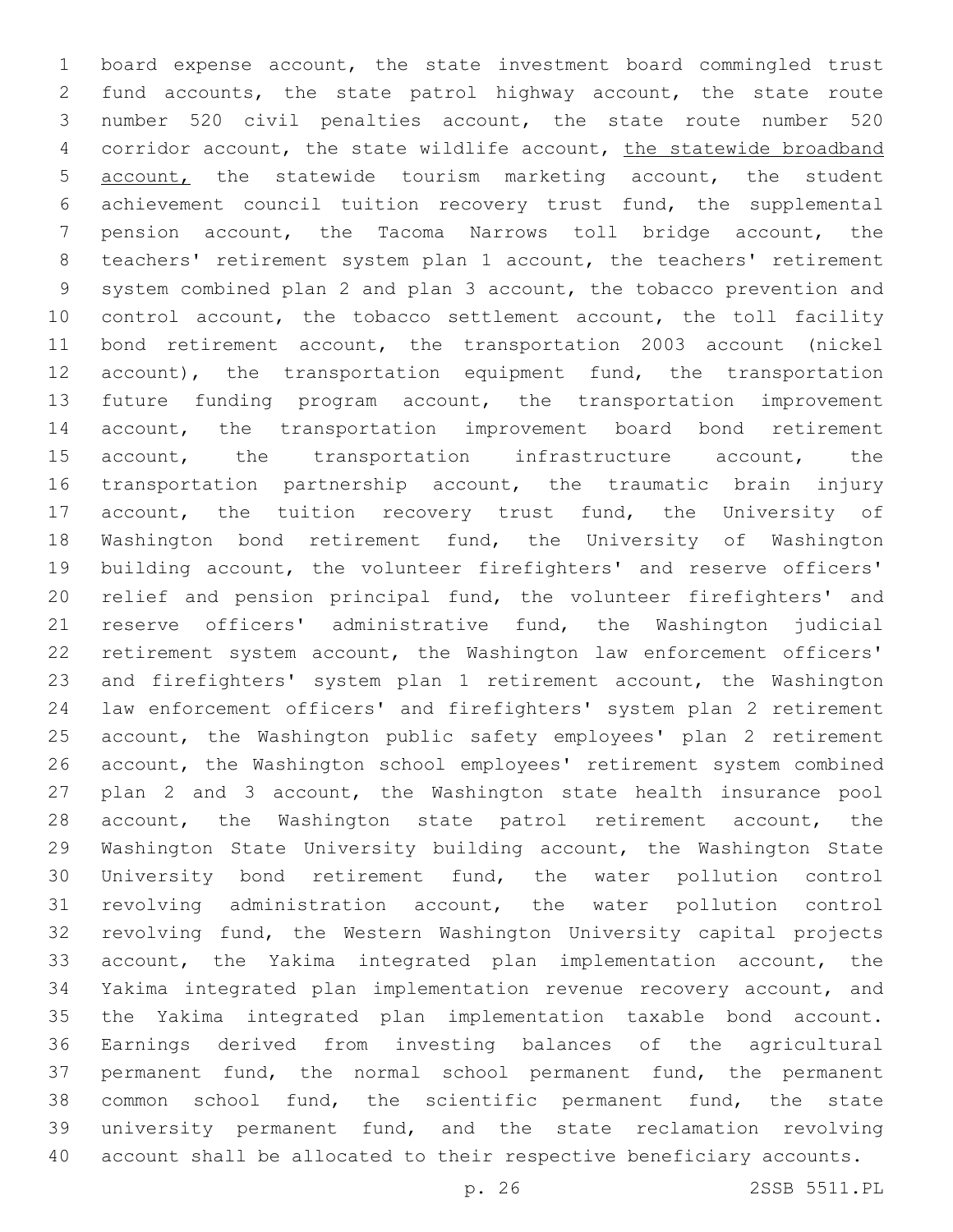(b) Any state agency that has independent authority over accounts or funds not statutorily required to be held in the state treasury that deposits funds into a fund or account in the state treasury pursuant to an agreement with the office of the state treasurer shall receive its proportionate share of earnings based upon each account's 6 or fund's average daily balance for the period.

 (5) In conformance with Article II, section 37 of the state Constitution, no treasury accounts or funds shall be allocated earnings without the specific affirmative directive of this section.

 **Sec. 20.** 2013 2nd sp.s. c 8 s 303 (uncodified) is amended to read as follows:11

Section 209 of this act expires July 1, ((2020)) 2025.

 NEW SECTION. **Sec. 21.** The following acts or parts of acts are each repealed:

 (1) RCW 43.330.415 (Washington community technology opportunity account) and 2011 1st sp.s. c 43 s 608, 2009 c 509 s 8, & 2008 c 262 17 s 8;

 (2) RCW 43.330.418 (Broadband deployment and adoption—Governor's actions—Oversight and implementation by the department) and 2011 1st 20 sp.s. c 43 s 609 & 2009 c 509 s 9; and

 (3) RCW 80.36.620 (Universal service program—Rules) and 1998 c 22 337 s 3.

 NEW SECTION. **Sec. 22.** If any provision of this act or its application to any person or circumstance is held invalid, the remainder of the act or the application of the provision to other persons or circumstances is not affected.

 NEW SECTION. **Sec. 23.** Sections 11 through 18 and 20 of this act are necessary for the immediate preservation of the public peace, health, or safety, or support of the state government and its existing public institutions, and take effect immediately.

 NEW SECTION. **Sec. 24.** If specific funding for the purposes of 32 this act, referencing this act by bill or chapter number, is not